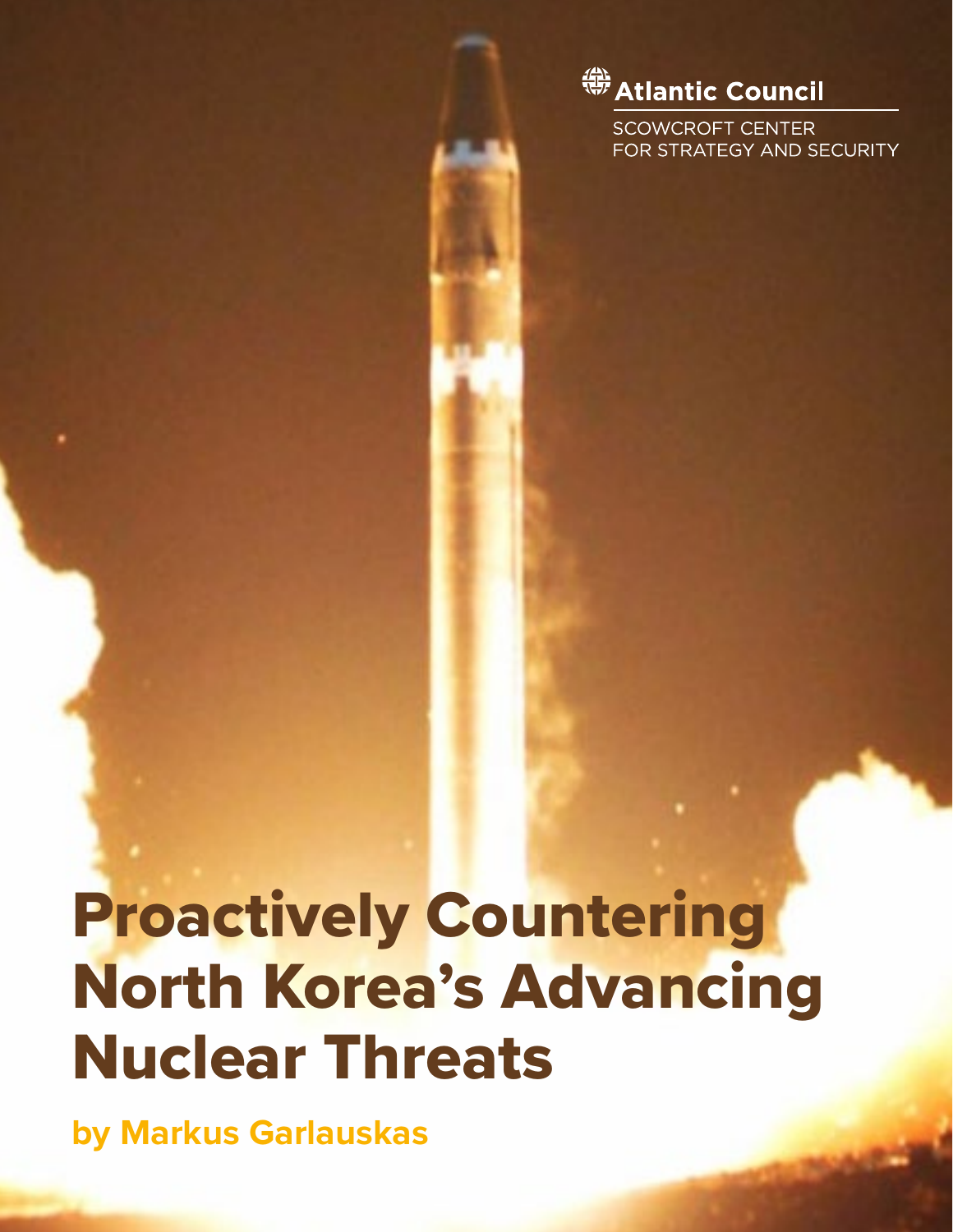

SCOWCROFT CENTER FOR STRATEGY AND SECURITY

## Proactively Countering North Korea's Advancing Nuclear Threats

**by Markus Garlauskas**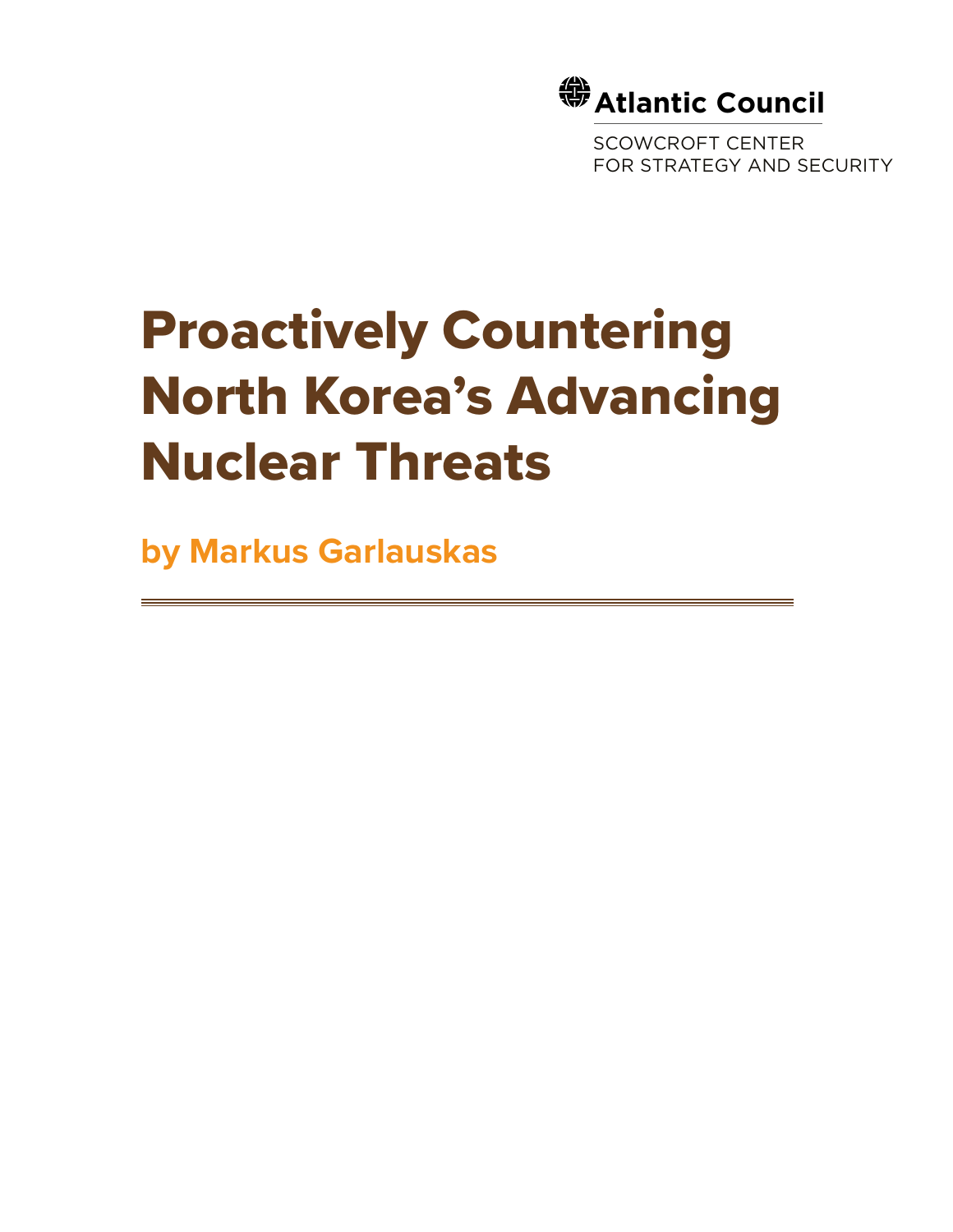#### **ACKNOWLEDGMENTS**

This report is written and published in accordance with the Atlantic Council policy on intellectual independence. The authors are solely responsible for their analysis and recommendations. The Atlantic Council and its donors do not determine, nor do they necessarily endorse or advocate for any of this report's conclusions.

#### ISBN-13: 978-1-61977-419-3

Cover: North Korea's only test launch of its Hwasong-15 mobile intercontinental ballistic missile. North Korea claimed the missile is capable of delivering a "super super-large heavy warhead" to anywhere in the United States. Writing for *38 North*, US missile expert Michael Elleman assessed that it "…could deliver a moderately-sized nuclear weapon to any city on the US mainland." November 28, 2017. Source: Korea Central News Agency.

#### December 2021

© 2021 The Atlantic Council of the United States. All rights reserved. No part of this publication may be reproduced or transmitted in any form or by any means without permission in writing from the Atlantic Council, except in the case of brief quotations in news articles, critical articles, or reviews. Please direct inquiries to:

Atlantic Council, 1030 15th Street NW, 12th Floor, Washington, DC 20005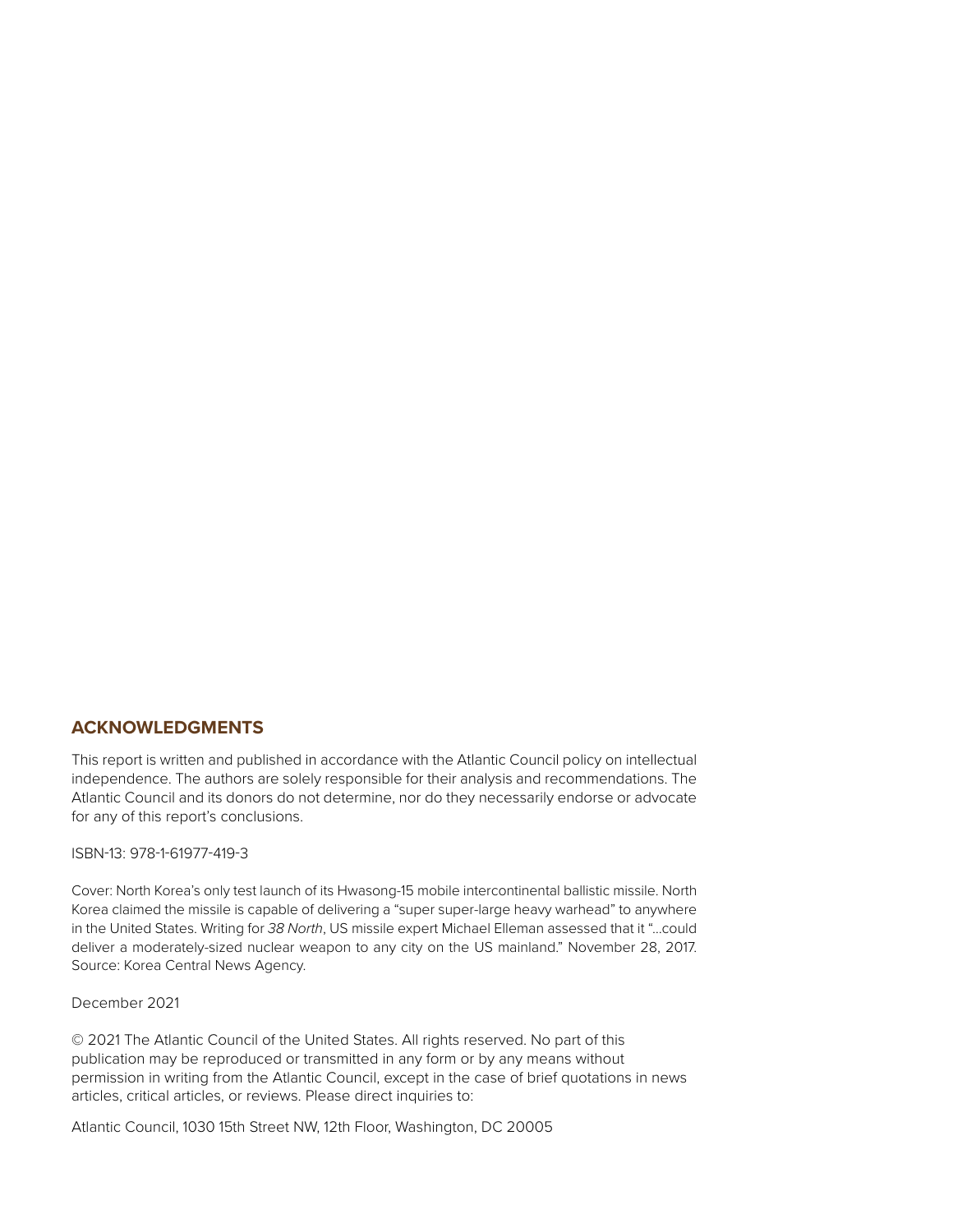

SCOWCROFT CENTER FOR STRATEGY AND SECURITY

The **Scowcroft Center for Strategy and Security** works to develop sustainable, nonpartisan strategies to address the most important security challenges facing the United States and its allies and partners. The Center honors the legacy of service of General Brent Scowcroft and embodies his ethos of nonpartisan commitment to the cause of security, support for US leadership in cooperation with allies and partners, and dedication to the mentorship of the next generation of leaders.

Our namesake, General Scowcroft, was the chairman of the 1983 Scowcroft Commission that established the bipartisan basis for US nuclear deterrence and arms control through the end of the Cold War. As the United States enters a new era of strategic challenges, the Scowcroft Center is proud to play a central role in crafting an effective and nonpartisan strategic forces policy for the twenty-first century.

The Atlantic Council's *Forward* **Defense** (*F*D) practice shapes the debate around the greatest defense challenges facing the United States and its allies, and creates forward-looking assessments of the trends, technologies, and concepts that will define the future of warfare. Through the futures we forecast, the scenarios we wargame, and the analyses we produce, *F*D develops actionable strategies to help the United States navigate major power conflict and defend forward, alongside allies and partners. As the character of war rapidly changes, *F*D assesses the operational concepts and defense industrial tools necessary to effectively deter and defend against emerging military challenges.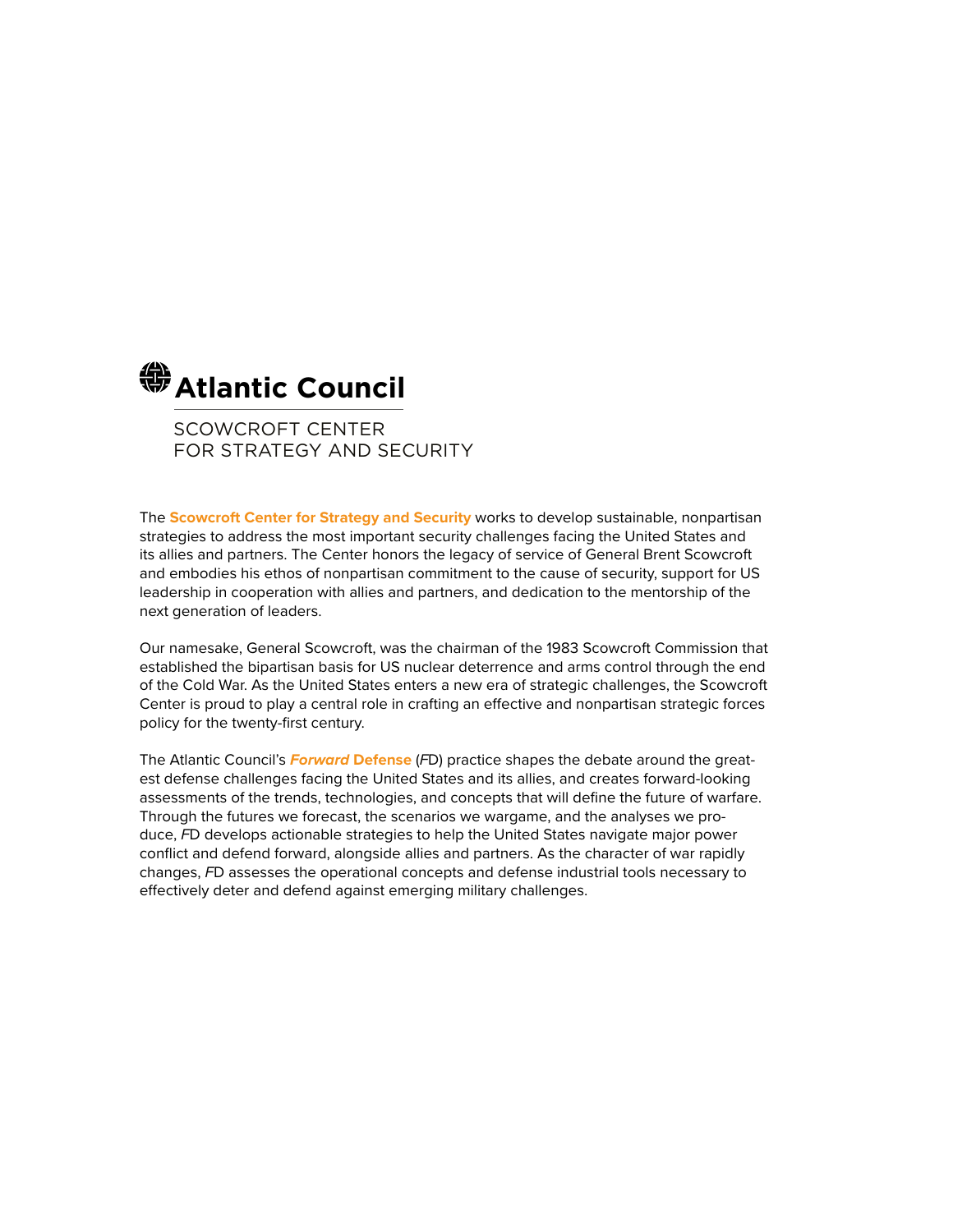$=$ 

| <b>North Korea's Growing Nuclear Capabilities 2</b>     |
|---------------------------------------------------------|
| <b>Prospects and Implications for Further Growth  7</b> |
|                                                         |
|                                                         |
| <b>Improving Operational Countermeasures18</b>          |
|                                                         |
|                                                         |
|                                                         |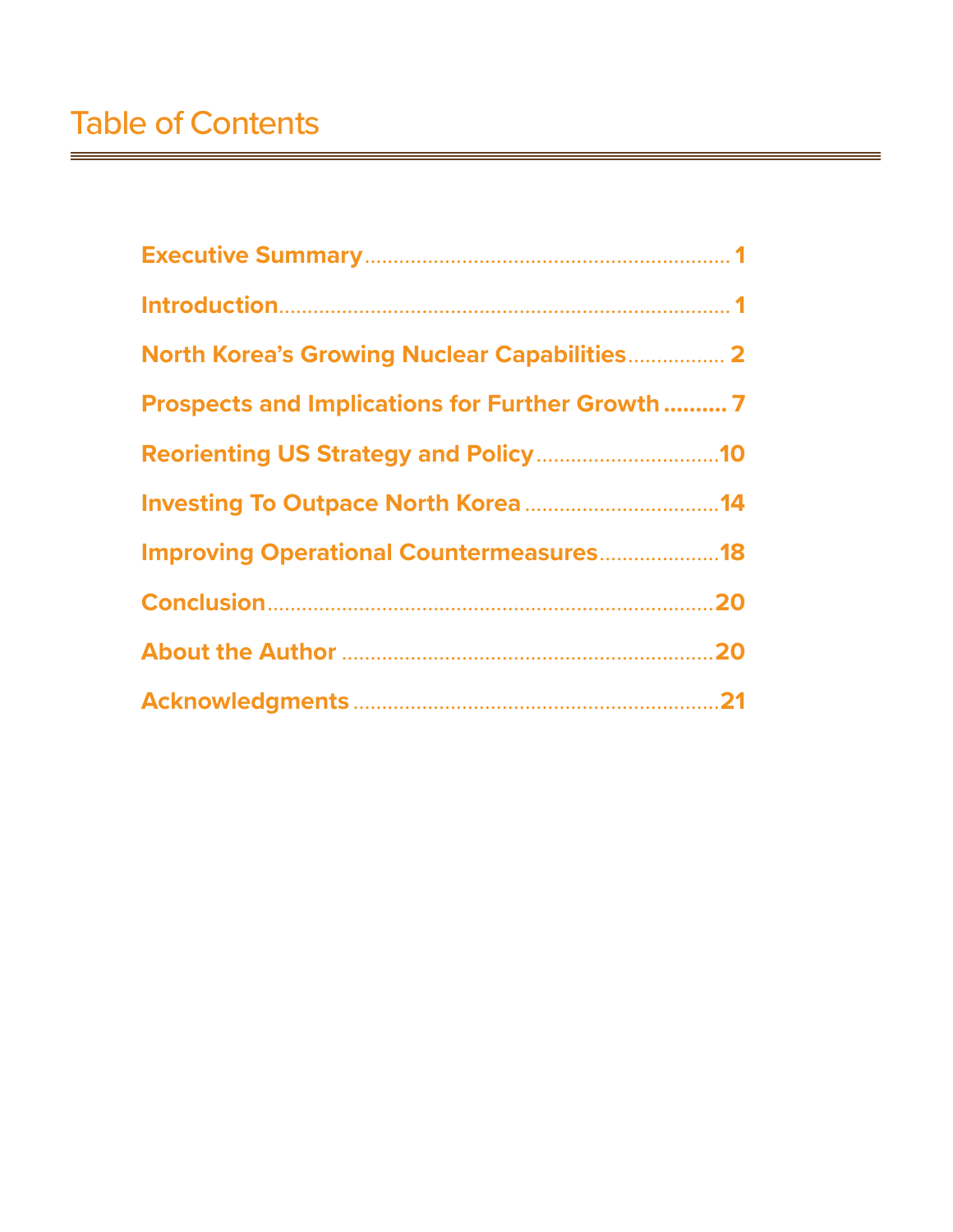### <span id="page-5-0"></span>Executive Summary

If North Korea's nuclear and missile capabilities continue advancing along the path laid out by North Korean leader<br>Kim Jong Un, they will far outstrip those needed simply to ensure regime survival by deterring external th f North Korea's nuclear and missile capabilities continue advancing along the path laid out by North Korean leader Kim Jong Un, they will far outstrip those needed simply to report explains, despite the economic challenges North Korea faces, it has continued to make quantitative and qualitative progress in its weapons programs toward ambitious goals. At a major ruling party meeting in January 2021, Kim unveiled plans that include fielding smaller tactical nuclear weapons suitable for battlefield use, missiles with multiple warheads, and more capable intercontinental ballistic missiles (ICBMs) that can hit targets throughout the United States with nuclear warheads.1

If this nuclear threat expands unchecked, and if North Korea continues its longstanding pattern of coercion against South Korea, Washington could face a terrible choice: either risk a military confrontation that could lead to millions of American deaths in an ensuing nuclear war or stand by as North Korea intimidates a US treaty ally into submission.

This report contends that a proactive strategy—unlike the largely reactive approaches that have characterized US policy on North Korea for decades—is required to prevent such a situation. Though the United States and South Korea are investing in military modernization with huge technological and economic advantages over North Korea, their capabilities are not advancing quickly enough to forestall such a scenario.

This report outlines a strategy of impeding the progress of North Korea's nuclear and missile programs, investing to get out ahead of improvements in North Korea's arsenal, and adjusting operational approaches to counter the growing threat. Under this strategy, North Korea's weapons programs would be further inhibited by a diplomatic focus on weapons tests and a recalibrated approach to sanctions. US defense acquisitions would encompass new theater-level countermissile assets and national missile defenses alongside overall nuclear modernization efforts. Meanwhile, reinvigorated training and reinforced resilience of US and allied forces in Korea would help shore up deterrence despite North Korea's advancing capabilities.

### Introduction

orth Korea's nuclear and missile capabilities—once<br>viewed with derision by outside observers—have been<br>advancing rapidly in recent years despite international<br>diplomatic efforts and United Nations (UN) economic sanctions viewed with derision by outside observers—have been advancing rapidly in recent years despite international diplomatic efforts and United Nations (UN) economic sanctions designed to end these weapons programs. If these programs continue along the path North Korean leader Kim Jong Un has outlined to his country's ruling body, then North Korea's nuclear capabilities will provide a flexible tactical nuclear force, robust regional nuclear strike options, and the capability to credibly threaten the US homeland with nuclear retaliation with a robust second-strike capability.<sup>2</sup> Taken together, these capabilities increase the odds that Pyongyang would aggressively leverage its nuclear weapons for coercion and would even risk escalating to limited nuclear use in the event of war.<sup>3</sup>

The continued improvement and expansion of North Korean nuclear and missile capabilities, if unchecked, would therefore drive a dramatic increase in the risk of two serious scenarios coming to pass in the years ahead. First, a North Korea emboldened by its enhanced capabilities could make a grave miscalculation that would lead to spiraling escalation, eventually leading to a nuclear war that results in millions of deaths—many of them Americans. Alternately, North Korean nuclear-backed coercion could lead to Seoul's acquiescence to Pyongyang's demands, effectively ending the US-South Korea alliance as Washington distances itself to avoid the risk of nuclear retaliation.

<sup>1</sup> "On Report Made by Supreme Leader Kim Jong Un at 8th Congress of WPK," *Korea Central News Agency* as reflected on *KCNA Watch* (website of aggregator), September 1, 2021, [https://kcnawatch.org/newstream/1610155111-665078257/on-report-made-by-supreme-leader-kim-jong-un-at-8th-congress](https://kcnawatch.org/newstream/1610155111-665078257/on-report-made-by-supreme-leader-kim-jong-un-at-8th-congress-of-wpk/)[of-wpk/.](https://kcnawatch.org/newstream/1610155111-665078257/on-report-made-by-supreme-leader-kim-jong-un-at-8th-congress-of-wpk/)

<sup>2</sup> "On Report Made by Supreme Leader Kim Jong Un at 8th Congress of WPK."

<sup>3</sup> Nuclear use short of a full-scale attack on South Korean and American cities could be considered "limited."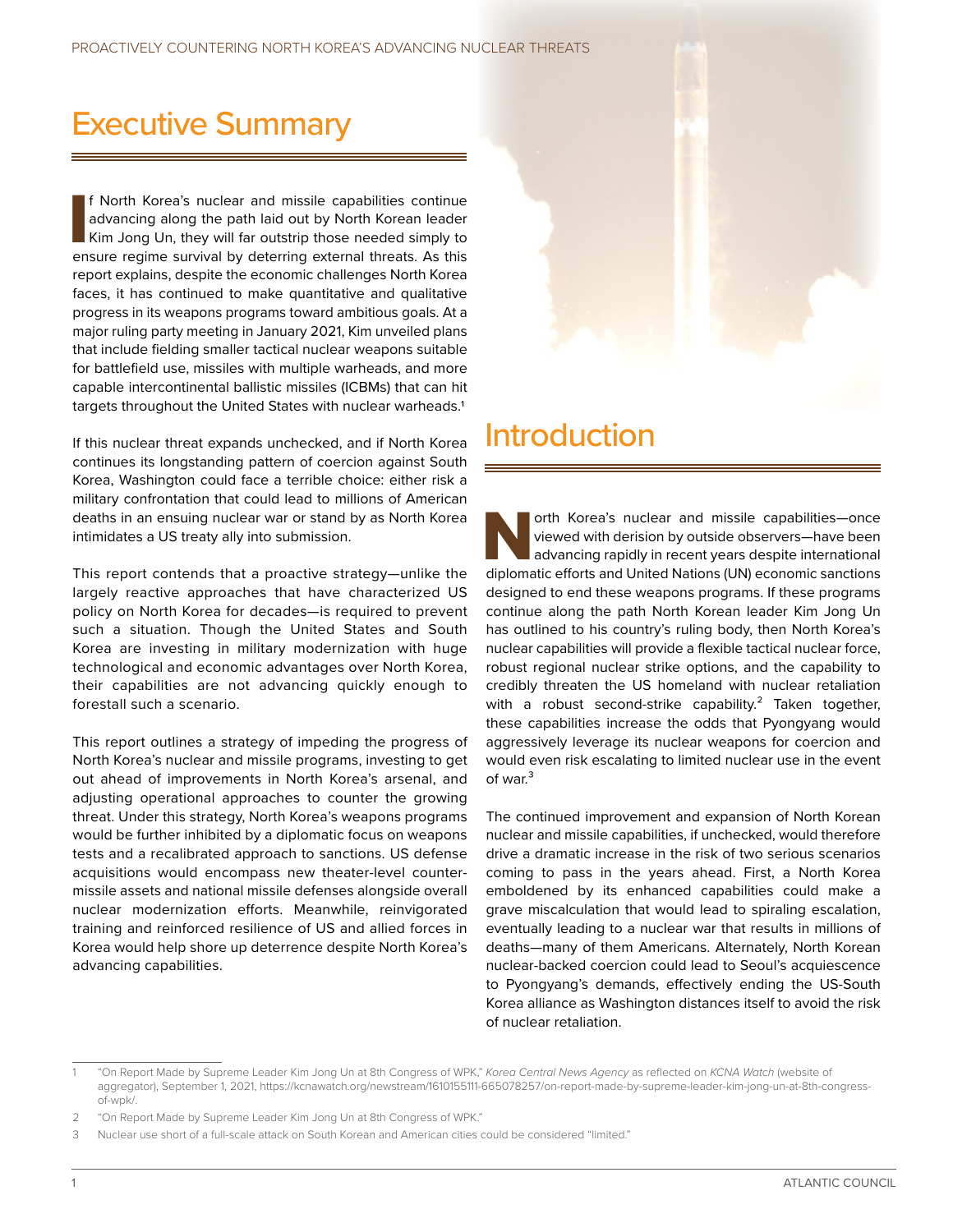### <span id="page-6-0"></span>North Korea's Growing Nuclear Capabilities

fter decades of slow and halting progress, North<br>Korea began demonstrating rapid growth in its<br>nuclear weapons capabilities in recent years.<br>Though these capabilities were still nascent when Kim was Korea began demonstrating rapid growth in its nuclear weapons capabilities in recent years. Though these capabilities were still nascent when Kim was consolidating power in the aftermath of his father's death a decade ago, North Korea is now a nuclear-armed state posing an increasingly credible threat to US allies, military bases, and even cities in the continental United States.

North Korea's nuclear weapons capabilities have advanced in three key areas over the last few years:

- **The display and testing of more advanced nuclear warhead designs**, particularly of a "standardized" fission missile warhead and an apparent "standardized" thermonuclear missile warhead (detailed below).
- **Highly enriched uranium production and a growing stockpile of fissile material**—assessed by a range of experts to already be sufficient for dozens of nuclear warheads.
- **Qualitative and quantitative growth in nuclear-capable ballistic missiles and their mobile launchers.** Indicators of qualitative growth included the first flight tests of ICBMs and intermediate-range ballistic missiles (IRBMs), along with repeated tests of various new types of missiles short of IRBM range.<sup>4</sup> This growth also encompassed the production and display of additional launch platforms, including larger wheeled transporter-erector-launchers (TELs) with more axles and entirely new tracked TEL designs, as well as submarine- and train-launched systems.

#### **ADVANCING WARHEAD DESIGNS**

North Korea has been conducting underground tests of nuclear weapons since its first attempt in 2006 produced a yield so small that US officials characterized it as a "fizzle."5 The next two tests in 2009 and 2013 showed progress in yield, albeit slowly. Then, in 2016 and 2017, the pace of testing sharply accelerated to three more tests in just twenty-one months—with the seismic readings from the last one showing a dramatic increase in yield.<sup>6</sup>

North Korea's last two nuclear tests, in September 2016 and 2017, also mark key milestones because North Korea claims they are of "standardized warhead designs" that can fit into missile reentry vehicles  $(RVs)$ .<sup>7</sup> Prior to these tests, the commander of US Forces Korea publicly expressed the view that North Korea probably had the technology to make warheads small and light enough to mount on missiles, but had not yet tested them.<sup>8</sup> These tests each came after state media aired pictures of Kim inspecting a new warhead design. In 2016, North Korea displayed a "standardized" spherical fission-implosion warhead design—dubbed the "disco ball" by US analysts—months before an underground nuclear test estimated to have been at least as large as the explosion that destroyed Nagasaki.<sup>9</sup> In 2017, North Korea displayed a two-stage thermonuclear warhead design—this one dubbed "the peanut"—just hours before a test that was over ten times larger and consistent with the yield of a hydrogen bomb, a far more destructive and advanced nuclear weapon design.<sup>10</sup> Each of these warhead designs was displayed alongside a missile RV, to make it clear that the design would fit inside the appropriate RV. Though it is

<sup>4</sup> ICBMs are typically defined as having a range greater than 5,500 kilometers (3,500 miles, and roughly the distance from North Korea to Anchorage, Alaska), while IRBMs have a range between 3,000 km and 5,500 km (missiles that could reach Guam and the Aleutian Islands of Alaska from North Korea would fall into this category). See Kelsey Davenport, "Worldwide Ballistic Missile Inventories," Arms Control Association, December 2017, [https://www.armscontrol.org/](https://www.armscontrol.org/factsheets/missiles) [factsheets/missiles.](https://www.armscontrol.org/factsheets/missiles)

<sup>5</sup> "9 October 2006–First DPRK Nuclear Test," Comprehensive Nuclear-Test-Ban Treaty Organization, [https://www.ctbto.org/specials/testing-times/9](https://www.ctbto.org/specials/testing-times/9-october-2006-first-dprk-nuclear-test) [october-2006-first-dprk-nuclear-test](https://www.ctbto.org/specials/testing-times/9-october-2006-first-dprk-nuclear-test); and "U.S. Official: N. Korea Test Likely 'Nuclear Fizzle,'" *NBC News*, October 13, 2006, [https://www.nbcnews.com/id/](https://www.nbcnews.com/id/wbna15249383) [wbna15249383.](https://www.nbcnews.com/id/wbna15249383)

<sup>6</sup> American Geophysical Union, "2017 North Korean Nuclear Test 10 Times Larger than Previous Tests, New Study Finds," *EurekAlert*! (science news service), June 3, 2019, [https://www.eurekalert.org/pub\\_releases/2019-06/agu-2nk060319.php](https://www.eurekalert.org/pub_releases/2019-06/agu-2nk060319.php).

<sup>7</sup> "North Korea Claims Success in Fifth Nuclear Test," *BBC News*, September 9, 2016, [https://www.bbc.com/news/world-asia-37314927;](https://www.bbc.com/news/world-asia-37314927) "North Korea Nuclear Tests: What Did They Achieve?" *BBC News*, September 3, 2017, [https://www.bbc.com/news/world-asia-17823706.](https://www.bbc.com/news/world-asia-17823706)

<sup>8</sup> David Alexander and Phil Stewart, "U.S. General Says He Believes North Korea Can Build Nuclear Warhead," *Reuters*, October 24, 2014, [https://www.reuters.](https://www.reuters.com/article/us-usa-northkorea-arms/u-s-general-says-he-believes-north-korea-can-build-nuclear-warhead-idUSKCN0ID2CJ20141024) [com/article/us-usa-northkorea-arms/u-s-general-says-he-believes-north-korea-can-build-nuclear-warhead-idUSKCN0ID2CJ20141024.](https://www.reuters.com/article/us-usa-northkorea-arms/u-s-general-says-he-believes-north-korea-can-build-nuclear-warhead-idUSKCN0ID2CJ20141024)

<sup>9</sup> Jeffrey Lewis, "North Korea's Nuke Program Is Way More Sophisticated Than You Think," *Foreign Policy*, September 9, 2016, [https://foreignpolicy.](https://foreignpolicy.com/2016/09/09/north-koreas-nuclear-program-is-way-more-sophisticated-and-dangerous-than-you-think/) [com/2016/09/09/north-koreas-nuclear-program-is-way-more-sophisticated-and-dangerous-than-you-think/.](https://foreignpolicy.com/2016/09/09/north-koreas-nuclear-program-is-way-more-sophisticated-and-dangerous-than-you-think/)

<sup>10</sup> Jeffrey Lewis, "Welcome to the Thermonuclear Club, North Korea!" *Foreign Policy*, September 4, 2017, [https://foreignpolicy.com/2017/09/04/welcome-to-the](https://foreignpolicy.com/2017/09/04/welcome-to-the-thermonuclear-club-north-korea/)[thermonuclear-club-north-korea/;](https://foreignpolicy.com/2017/09/04/welcome-to-the-thermonuclear-club-north-korea/) and "U.S. Nuclear Commander Assumes North Korea Tested H-bomb Sept. 3," *CBS News*, September 15, 2017, [https://www.](https://www.cbsnews.com/news/u-s-nuclear-commander-assumes-north-korea-tested-h-bomb-sept-3/) [cbsnews.com/news/u-s-nuclear-commander-assumes-north-korea-tested-h-bomb-sept-3/](https://www.cbsnews.com/news/u-s-nuclear-commander-assumes-north-korea-tested-h-bomb-sept-3/).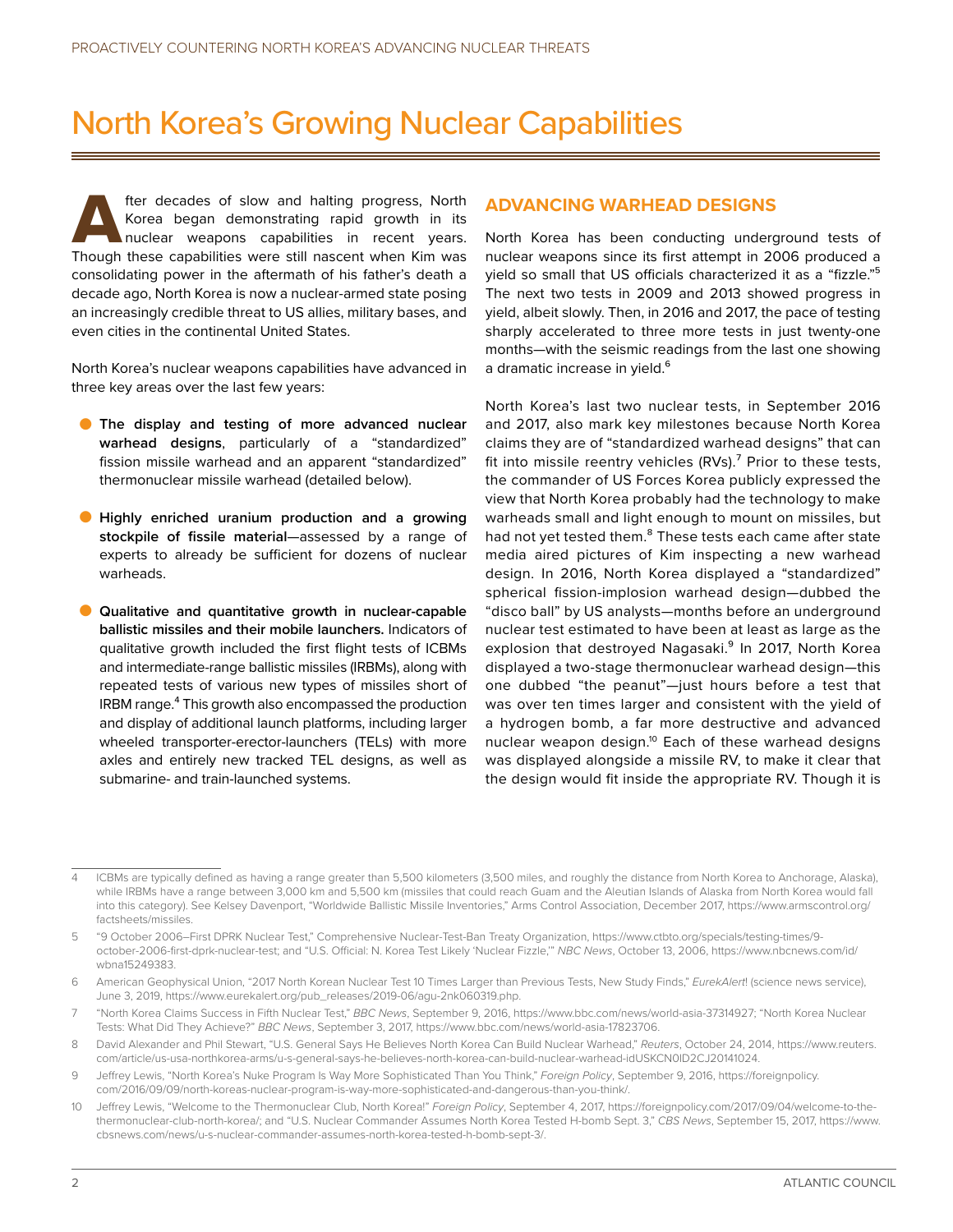

Kim Jong Un inspects what North Korean state media claimed to be a nuclear warhead in 2017. Source: Korea Central News Agency.

hard to entirely rule out an elaborate deception whenever Pyongyang is involved, the burden of proof is now fully on anyone claiming that North Korea does not have nuclear warheads that can fit on its missiles.

Further, Kim declared in January 2021 that North Korea has "already accumulated nuclear technology" to "miniaturize, lighten and standardize nuclear weapons," including tactical nuclear weapons.<sup>11</sup> If true, this development has major implications for the threat that North Korea poses to the United States and its allies. This development would mean that even relatively small North Korean missiles and larger artillery rockets could be nuclear capable, dramatically increasing the risk that a conflict with North Korea would escalate to nuclear use—either because Pyongyang believed that battlefield use of tactical warheads would not necessarily escalate to full-scale nuclear war or because South Korean and US forces would end up striking nuclear-armed systems that are essentially indistinguishable from conventional ones.

Such a development would also mean that North Korea has nuclear warheads small enough to dramatically expand its

options for missiles carrying multiple RVs. (See page 7 below for more on multiple RVs.) Warheads much smaller than the "disco ball" would allow North Korea to use RVs small enough that more than one could fit on a wider variety of its missile designs, with correspondingly larger numbers of RVs on its largest missiles.

If Kim's statement is true, North Korea would also have the incentive to display and test a smaller tactical warhead design beyond the two warhead designs it has already shown.

#### **EXPANDED PRODUCTION, GROWING NUCLEAR STOCKPILE**

In addition to this highly publicized qualitative improvement of North Korea's nuclear arsenal, its fissile material production capacity has expanded, and its nuclear stockpile has grown in quantity. Because North Korea has never claimed a particular number of warheads, and no precise intelligence assessment of the number has ever been publicly released, open-source analysts must base estimates of the stockpile on the limited information available.

<sup>11 &</sup>quot;On Report Made by Supreme Leader Kim Jong Un at 8<sup>th</sup> Congress of WPK."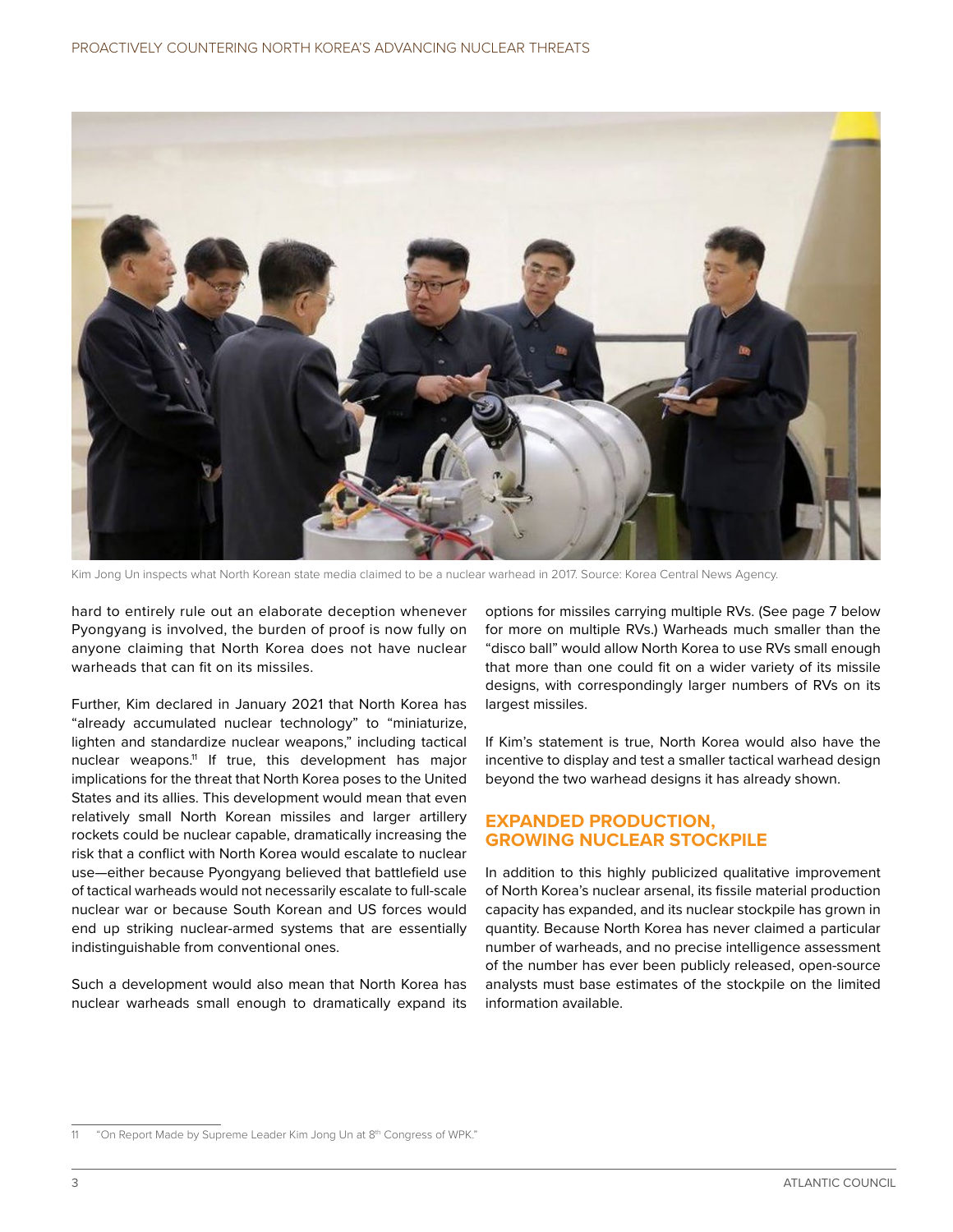Today, it is widely known that North Korea has produced two different types of fissile material: plutonium and highly enriched uranium (HEU). In the early days of North Korea's nuclear weapons program, it established a reactor at Yongbyon—along with the equipment for reprocessing spent reactor fuel into plutonium for nuclear weapons.<sup>12</sup> Ending the plutonium program was the focus of the 1994 US-North Korean Agreed Framework, which collapsed after North Korea admitted it had also been enriching uranium for nuclear weapons.<sup>13</sup> Though the North Koreans revealed a uranium enrichment facility at Yongbyon in 2010, a range of international nuclear experts have since warned that North Korea has also been producing highly enriched (i.e., weapons-grade) uranium at other sites.14

There is virtual unanimity in published analysis of North Korea's nuclear weapons program that fissile material and warhead production is continuing, making the size of North Korea's stockpile a moving target. As a result of this combination of uncertainty and ongoing production, publicly available estimates of North Korea's stockpile vary, and are typically expressed as a range of figures with an estimate of growth in warheads per

year.15 The Stockholm International Peace Research Institute—an oft-cited source for global nuclear stockpiles—estimated forty to fifty North Korean warheads as of June 2021, an increase from its estimate of thirty to forty in 2020.<sup>16</sup>

#### **IMPROVING, GROWING NUCLEAR-CAPABLE MISSILE FORCE**

In 2017, North Korea's ability to threaten US cities with nuclear weapons moved from just a notional possibility to at least a nascent capability. North Korea test-launched new mobile ballistic missiles that can reach US territory, including Guam and parts of Alaska, with IRBMs and Hawaii and the contiguous United States with ICBMs.

After a limited success with test launches of the Hwasong-10 (Musudan) IRBM in 2016, North Korea began testing the Hwasong-12 IRBM in 2017.<sup>17</sup> With two test launches over Japan well into the Pacific, the Hwasong-12 proved it had the range to reach the US strategic bomber base on Guam and potentially US missile defense facilities in Alaska.<sup>18</sup> Pyongyang's state media claimed that the Hwasong-12 can carry a "large-size

<sup>12</sup> David Albright, "North Korean Plutonium Production," *Science & Global Security* Vol. 5 (1994): 63-87.

<sup>13</sup> Paul Kerr, "North Korea Admits Secret Nuclear Weapons Program," Arms Control Association, November 2002, [https://www.armscontrol.org/act/2002-11/](https://www.armscontrol.org/act/2002-11/news/north-korea-admits-secret-nuclear-weapons-program) [news/north-korea-admits-secret-nuclear-weapons-program](https://www.armscontrol.org/act/2002-11/news/north-korea-admits-secret-nuclear-weapons-program).

<sup>14</sup> Siegfried S. Hecker, "What I Found in Yongbyon and Why It Matters," *APS News* 20, No. 3 (March 2011), [https://www.aps.org/publications/apsnews/201103/](https://www.aps.org/publications/apsnews/201103/backpage.cfm) [backpage.cfm;](https://www.aps.org/publications/apsnews/201103/backpage.cfm) Peter Krail, "N. Korea Judged to Have More Enrichment Sites," Arms Control Association, March 2011, [https://www.armscontrol.org/act/2011-](https://www.armscontrol.org/act/2011-03/n-korea-judged-more-enrichment-sites) [03/n-korea-judged-more-enrichment-sites](https://www.armscontrol.org/act/2011-03/n-korea-judged-more-enrichment-sites); also see Jack Kim and James Pearson, "North Korea Ramps Up Uranium Enrichment, Enough for Six Nuclear Bombs a Year: Experts," *Reuters*, September 13, 2016, [https://www.reuters.com/article/us-northkorea-nuclear-fuel/north-korea-ramps-up-uranium-enrichment](https://www.reuters.com/article/us-northkorea-nuclear-fuel/north-korea-ramps-up-uranium-enrichment-enough-for-six-nuclear-bombs-a-year-experts-idUSKCN11K07Y)[enough-for-six-nuclear-bombs-a-year-experts-idUSKCN11K07Y](https://www.reuters.com/article/us-northkorea-nuclear-fuel/north-korea-ramps-up-uranium-enrichment-enough-for-six-nuclear-bombs-a-year-experts-idUSKCN11K07Y).

<sup>15</sup> Hans M. Kristensen and Matt Korda, "North Korean nuclear weapons, 2021," *Bulletin of the Atomic Scientists*, 77 (2021):4, 223-224, [https://doi.org/10.1080/00](https://doi.org/10.1080/00963402.2021.1940803) [963402.2021.1940803](https://doi.org/10.1080/00963402.2021.1940803).

<sup>16</sup> "Global nuclear arsenals grow as states continue to modernize–New SIPRI Yearbook out now," Stockholm International Peace Research Institute, June 14, 2021, [https://www.sipri.org/media/press-release/2021/global-nuclear-arsenals-grow-states-continue-modernize-new-sipri-yearbook-out-now;](https://www.sipri.org/media/press-release/2021/global-nuclear-arsenals-grow-states-continue-modernize-new-sipri-yearbook-out-now) cited by Kelsey Davenport, "Nuclear Weapons: Who Has What at a Glance," Arms Control Association, October 2021, [https://www.armscontrol.org/factsheets/](https://www.armscontrol.org/factsheets/Nuclearweaponswhohaswhat) [Nuclearweaponswhohaswhat](https://www.armscontrol.org/factsheets/Nuclearweaponswhohaswhat).

<sup>17</sup> Ankit Panda, "What's Up with North Korea's Repeated Failed Musudan Launches?" *Diplomat*, June 7, 2016, [https://thediplomat.com/2016/06/whats-up-with](https://thediplomat.com/2016/06/whats-up-with-north-koreas-repeated-failed-musudan-launches/)[north-koreas-repeated-failed-musudan-launches/](https://thediplomat.com/2016/06/whats-up-with-north-koreas-repeated-failed-musudan-launches/); Anna Fifield, "North Korea's Missile Launch Has Failed, South Korea's Military Says," *Washington Post*, April 15, 2016, [https://www.washingtonpost.com/world/asia\\_pacific/north-koreas-missile-has-failed-officials-from-south-say/2016/04/14/8eb2ce53-bc38-40d0-9013-](https://www.washingtonpost.com/world/asia_pacific/north-koreas-missile-has-failed-officials-from-south-say/2016/04/14/8eb2ce53-bc38-40d0-9013-5655bed26764_story.html) [5655bed26764\\_story.html](https://www.washingtonpost.com/world/asia_pacific/north-koreas-missile-has-failed-officials-from-south-say/2016/04/14/8eb2ce53-bc38-40d0-9013-5655bed26764_story.html); and Ralph Savelsberg, "A Quick Technical Analysis of the Hwasong-12," 38 North (website), Stimson Center, May 19, 2017, [https://](https://www.38north.org/2017/05/hwasong051917/) [www.38north.org/2017/05/hwasong051917/.](https://www.38north.org/2017/05/hwasong051917/)

<sup>18</sup> Ankit Panda, "North Korea Overflies Japan With Another Intermediate-Range Ballistic Missile: Early Analysis," *Diplomat*, September 15, 2017, [https://](https://thediplomat.com/2017/09/north-korea-overflies-japan-with-another-intermediate-range-ballistic-missile-early-analysis/) [thediplomat.com/2017/09/north-korea-overflies-japan-with-another-intermediate-range-ballistic-missile-early-analysis/;](https://thediplomat.com/2017/09/north-korea-overflies-japan-with-another-intermediate-range-ballistic-missile-early-analysis/) and Brad Lendon, "US Air Force Pulls Bombers from Guam," *CNN*, April 24, 2020,<https://www.cnn.com/2020/04/24/asia/guam-us-air-force-bombers-pull-out-intl-hnk/index.html>. Such US missile defense facilities in Alaska include the COBRA DANE radar and the ground-based interceptors at Fort Greely; see Missile Defense Agency, US Department of Defense, "Missile Defense Agency Fact Sheet," Missile Defense Agency, September 30, 2020, [https://www.mda.mil/global/documents/pdf/cobradane.pdf;](https://www.mda.mil/global/documents/pdf/cobradane.pdf) and "Ground-based Midcourse Defense (GMD)," Missile Defense Agency, April 8, 2021,<https://www.mda.mil/system/gmd.html>.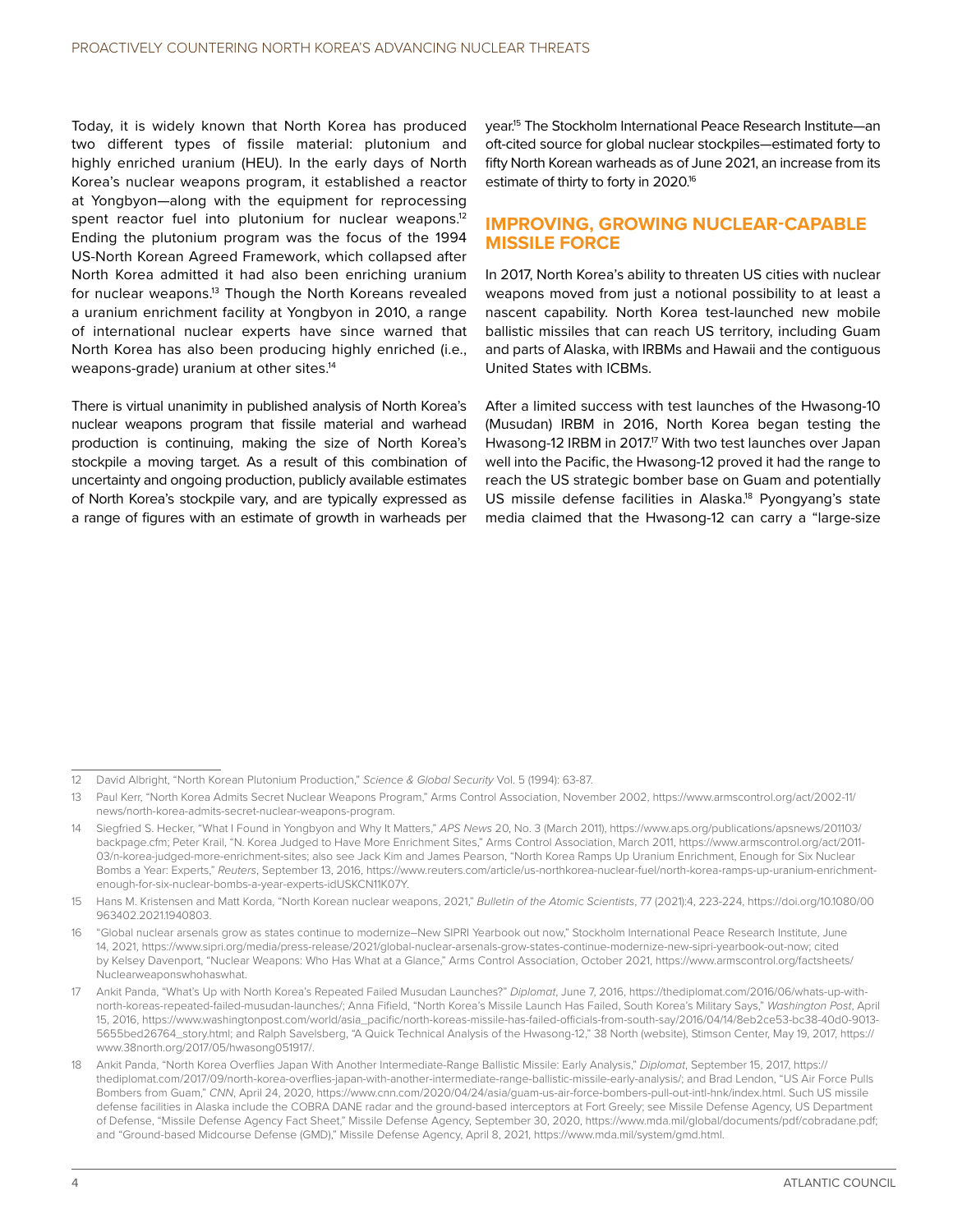heavy nuclear warhead"—apparently referring to the "peanut" thermonuclear design.19 A variety of credible international nongovernment research centers also assess that the Hwasong-12 can carry a nuclear payload.<sup>20</sup>

In 2017, North Korea also conducted three test launches of mobile ICBMs that demonstrated North Korea's ability to strike the continental United States for the first time. The first two launches, in July, of the Hwasong-14, were followed by the even larger Hwasong-15 in November.<sup>21</sup> Though all three tests were on a "lofted" trajectory high into outer space, they demonstrated the capability to range the United States with a sizeable payload if launched on a flatter trajectory.<sup>22</sup> The Hwasong-15 was so massive that international missile experts assessed North Korea's claim that it could reach anywhere in the United States with even a large warhead to be credible.<sup>23</sup> Some went even further, assessing that the Hwasong-15's payload capacity was sufficient for it to also carry decoys or other countermeasures to US national missile defense (NMD).<sup>24</sup>

Though these tests demonstrated an increasing North Korean nuclear threat to the continental United States, just three launches on a lofted trajectory do not definitively prove that North Korea can successfully strike a city in the United States

with a nuclear weapon—much less do so reliably. Skeptics particularly point to open questions regarding accuracy at that distance and whether the RVs would survive reentry on an intercontinental trajectory.<sup>25</sup> These are fair questions to raise.

However, these are incremental details compared to the substantial progress North Korea has already made on ICBMs. Given the opportunities that North Korea has had to learn from the experience of others, and to exploit off-the-shelf technologies undreamt of when the Soviets were conducting their early ICBM tests, analysts should not be complacent about North Korea's potential to succeed with its first ICBM test on a realistic trajectory. Once the Soviet Union had developed a sufficiently powerful ICBM booster and a practical nuclear warhead, the remaining technical obstacles to refining a reliable RV and achieving accuracy sufficient to hit a city were quickly overcome—even with the primitive state of computing power and materials science seventy years ago.<sup>26</sup> Even if the first such test were to fail, there is no reason to believe that North Korea could not quickly learn from it to field a reliable and sufficiently accurate RV if it continued flight testing.

In addition to testing these systems capable of reaching United States territory, North Korea also has developed, flight tested,

<sup>19</sup> Jesse Johnson, "North Korea Says New, Longer-range Missile Can Carry 'Large' Nuclear Warhead," *Japan Time*s, May 15, 2017, [https://www.japantimes.co.jp/](https://www.japantimes.co.jp/news/2017/05/15/asia-pacific/north-korea-says-missile-launch-aimed-testing-carrying-large-nuclear-warhead/) [news/2017/05/15/asia-pacific/north-korea-says-missile-launch-aimed-testing-carrying-large-nuclear-warhead/.](https://www.japantimes.co.jp/news/2017/05/15/asia-pacific/north-korea-says-missile-launch-aimed-testing-carrying-large-nuclear-warhead/)

<sup>20</sup> Savelsberg, "A Quick Technical Analysis of the Hwasong-12"; Zach Berger, "Hwasong-12/KN-17," Missile Defense Advocacy Alliance, May 2017, [https://](https://missiledefenseadvocacy.org/missile-threat-and-proliferation/todays-missile-threat/north-korea/hwasong-12/) [missiledefenseadvocacy.org/missile-threat-and-proliferation/todays-missile-threat/north-korea/hwasong-12/;](https://missiledefenseadvocacy.org/missile-threat-and-proliferation/todays-missile-threat/north-korea/hwasong-12/) and "Hwasong-12," Missile Defense Project, Center for Strategic and International Studies, May 16, 2017, last modified June 24, 2019, [https://missilethreat.csis.org/missile/hwasong-12/.](https://missilethreat.csis.org/missile/hwasong-12/)

<sup>21</sup> Michael Elleman, "The New Hwasong-15 ICBM: A Significant Improvement That May Be Ready as Early as 2018," 38 North, November 30, 2017, [https://](https://www.38north.org/2017/11/melleman113017/) [www.38north.org/2017/11/melleman113017/](https://www.38north.org/2017/11/melleman113017/); Theodore A. Postol, "North Korean Ballistic Missiles and US Missile Defense," *Physics & Society* 47, No. 2 (April 2018): 16, [https://engage.aps.org/fps/resources/newsletters/april-2018;](https://engage.aps.org/fps/resources/newsletters/april-2018) and "Hwasong-15/KN-22," Missile Defense Advocacy Alliance, November 2017, [https://](https://missiledefenseadvocacy.org/missile-threat-and-proliferation/todays-missile-threat/north-korea/hwasong-15/) [missiledefenseadvocacy.org/missile-threat-and-proliferation/todays-missile-threat/north-korea/hwasong-15/.](https://missiledefenseadvocacy.org/missile-threat-and-proliferation/todays-missile-threat/north-korea/hwasong-15/)

<sup>22</sup> John Schilling, "What Next for North Korea's ICBM?" 38 North, August 1, 2017, [https://www.38north.org/2017/08/jschilling080117/;](https://www.38north.org/2017/08/jschilling080117/) and "Hwasong-14 (KN-20)," Missile Defense Project, Center for Strategic and International Studies, July 27, 2017, last modified November 5, 2019, [https://missilethreat.csis.org/missile/](https://missilethreat.csis.org/missile/hwasong-14/) [hwasong-14/](https://missilethreat.csis.org/missile/hwasong-14/).

<sup>23</sup> Dave Majumbar, "Hwasong-15: North Korea's New Missile That Shocked the World," *The Buzz* (blog), *National Interest* (magazine website), Center for the National Interest, November 29, 2017,<https://nationalinterest.org/blog/the-buzz/hwasong-15-north-koreas-new-missile-shocked-the-world-23416>.

<sup>24</sup> Elleman, "The New Hwasong-15 ICBM"; and Majumbar, "Does North Korea's New Hwasong-15 ICBM Have Soviet and Chinese 'DNA'?'"

<sup>25</sup> Robert A. Manning and Patrick O'Reilly, "North Korea's Progress Towards an ICBM (In One Graphic)," *Korea Watch* (blog), *National Interest*, December 23, 2019, <https://nationalinterest.org/blog/korea-watch/north-koreas-progress-towards-icbm-one-graphic-107936>.

<sup>26</sup> Vincent J. Wilson, Jr. "The Soviet Land-based Ballistic Missile Program 1945-1972: An [*sic*] Historical Overview," National Security Agency, Declassified in 2010, https://www.archives.gov/files/declassification/iscap/pdf/2010-005-doc2.pdf#page=72.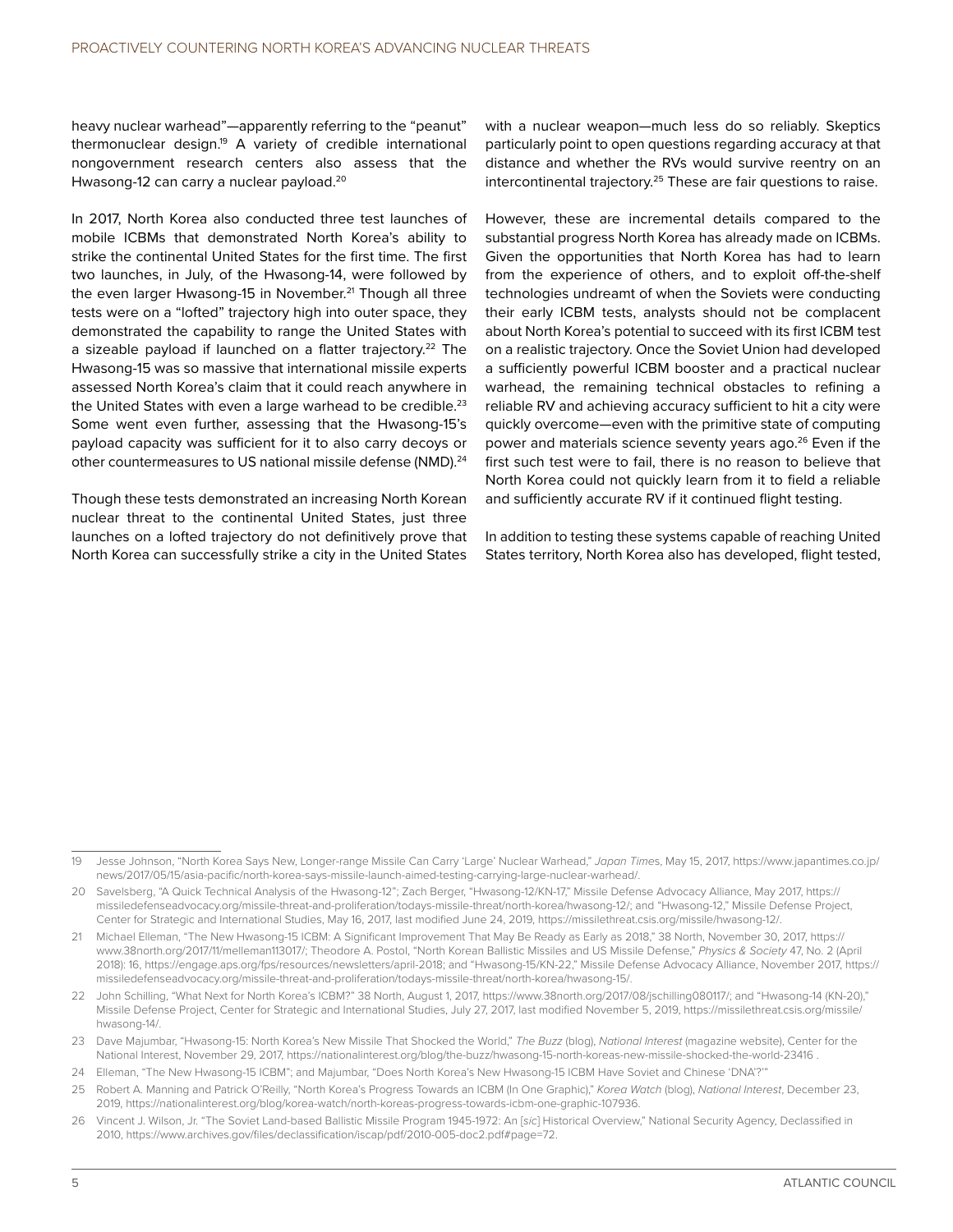

A test launch of the Pukuksong-3 submarine-launched ballistic missile. Source: Rodong Sinmun.

and displayed a growing variety of new shorter-range missiles that could reach US and allied targets throughout South Korea and parts of Japan.<sup>27</sup> Once operationally ready, these new missiles would be far more advanced and effective than North Korea's aging Scud missiles, with much greater potential accuracy, better performance against missile defenses, and the flexibility and survivability that come from not requiring fueling before launch.28 If North Korea truly has a tactical nuclear warhead, then all of these new missiles would be nuclear-capable ones, but at least some of them are likely so already. Pyongyang twice tested a missile in March 2021, which it claimed to have a 2.5-ton payload, more than enough for even a primitive nuclear warhead.29

Though most of these missiles would be fired from the new types of tracked and wheeled mobile launchers shown off at Pyongyang parades, North Korea has test fired missiles from a train, and some of its missiles are submarine-launched ballistic missiles (SLBMs) suited for deployment as part of a future North Korean ballistic missile submarine force.<sup>30</sup> This increasing diversity of launchers also enhances the survivability and flexibility of North Korea's nuclear arsenal.

<sup>27</sup> "North Korea Military Power," Defense Intelligence Agency (DIA), September 2021, 22-27, [https://www.dia.mil/Portals/110/Documents/News/NKMP.pdf.](https://www.dia.mil/Portals/110/Documents/News/NKMP.pdf)

<sup>28</sup> Michael Elleman, "North Korea's New Short-range Missiles: A Technical Evaluation," 38 North, October 9, 2019, [https://www.38north.org/2019/10/](https://www.38north.org/2019/10/melleman100919/) [melleman100919/](https://www.38north.org/2019/10/melleman100919/); and Vann Van Diepen, "Six Takeaways from North Korea's 'Hypersonic Missile' Announcement," 38 North, October 13, 2021, [https://](https://www.38north.org/2021/10/six-takeaways-from-north-koreas-hypersonic-missile-announcement/) [www.38north.org/2021/10/six-takeaways-from-north-koreas-hypersonic-missile-announcement/](https://www.38north.org/2021/10/six-takeaways-from-north-koreas-hypersonic-missile-announcement/).

<sup>29</sup> Josh Smith, "Analysis: Inter-Korean Missile Race May Leave North Korea with Tactical Nuclear Weapons," *Reuters*, March 30, 2021, [https://www.reuters.com/](https://www.reuters.com/article/us-northkorea-missiles-southkorea-analys-idUSKBN2BM0G8) [article/us-northkorea-missiles-southkorea-analys-idUSKBN2BM0G8](https://www.reuters.com/article/us-northkorea-missiles-southkorea-analys-idUSKBN2BM0G8).

<sup>30</sup> "North Korea Military Power," Defense Intelligence Agency, 50, 62.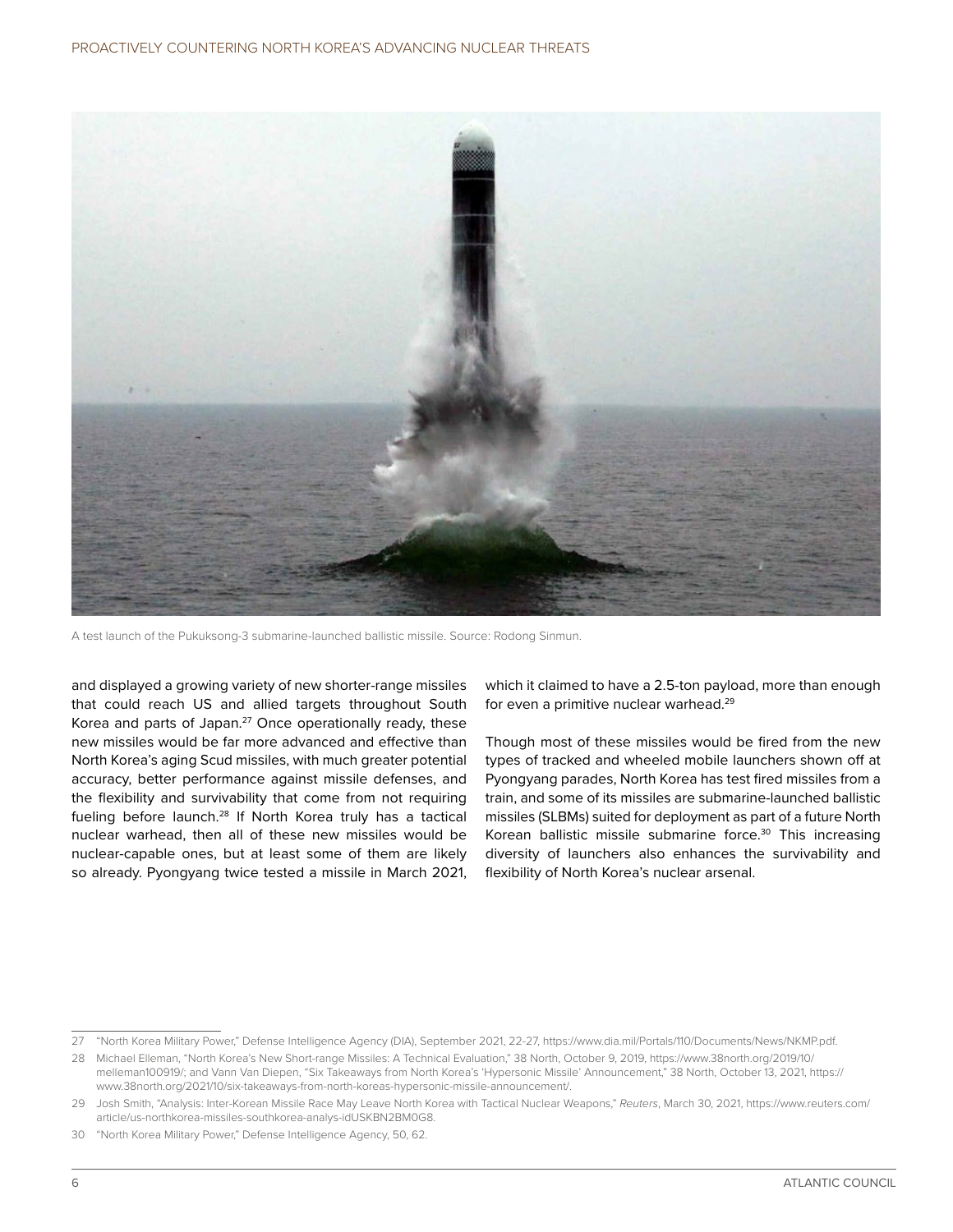### <span id="page-11-0"></span>Prospects and Implications for Further Growth

<sup>t</sup> Pyongyang's Eighth Party Congress in January, Kim<br>personally briefed a detailed report on North Korea's<br>weapons programs, including both past successes<br>and future plans for North Korea's nuclear and ballistic missile personally briefed a detailed report on North Korea's weapons programs, including both past successes and future plans for North Korea's nuclear and ballistic missile development.31 Kim's report provided official confirmation of North Korea's intentions to develop and field nuclear and missile capabilities that US analysts had long considered under development, including missiles with multiple warheads, tactical nuclear weapons, cruise missiles, solid-propellant ICBMs, and other advancements.32

Taken together with the ongoing quantitative growth in North Korea's fissile material stockpile and missile force, the fielding of such weapons systems would be destabilizing and dramatically increase the risks posed by North Korea to the United States homeland, its allies, and its deployed forces. These deployments would mark a transition from a level of capability sufficient to buttress deterrence of external intervention to a level of capability that would open the potential to pursue other goals, particularly coercion of South Korea. Three interrelated developments would be of greatest concern:

- **Testing and deployment of missiles carrying multiple RVs and/or decoys.** This would undermine the effectiveness of US and allied missile defenses and help to offset questionable RV reliability. It could even raise the incentives for a North Korean first strike—given the risk of losing multiple warheads for each missile destroyed before launch.
- **Expansion of the number and type of nuclear weapons and delivery systems to enable a wide range of limited nuclear options** while preserving credible second-strike retaliatory options. This would raise the risk of North Korean escalation in general, and specifically the potential for North Korea to initiate limited nuclear use in a full-scale conflict.

• **Establishment of a credible, robust capability to strike the US homeland with mobile ICBMs.** This would raise the risk of alliance decoupling, challenge US NMD, and even have implications for US-China rivalry.

#### **MULTIPLE REENTRY VEHICLES**

If North Korea were to test and field missiles with multiple reentry vehicles, this would provide a number of advantages to Pyongyang while increasing the challenges it poses to the United States.<sup>33</sup>

To begin with, being able to fire more than one warhead per missile would allow North Korea to deliver more warheads to long-range targets, far exceeding the limited number of missiles and mobile launchers it can build. Therefore, if North Korea fields missiles with multiple RVs, it could increase its nuclear threat to the United States by an order of magnitude while only slowly expanding its number of ICBM launchers. Even if such missiles did not offer the capability to target each RV independently, being able to bracket a target with multiple RVs would also exponentially increase the odds of a successful strike despite potential problems with RV reliability. Similarly, multiple RVs would pose an exponentially greater challenge to missile defenses by presenting many more targets to shoot down. Even if North Korea could launch only a limited number of missiles at once, using multiple RVs per missile could still saturate US defenses and allow warheads to reach their targets.

In addition, such a capability on land-based missiles has long been theorized to be destabilizing because the elimination of several warheads for each missile destroyed before launch gives each side a much stronger incentive to consider a first strike.<sup>34</sup>

<sup>31</sup> Choe Sang-Hun, "Kim Jong-un Uses Party Congress to Double Down on Nuclear Program," *New York Times*, January 13, 2021, [https://www.nytimes.](https://www.nytimes.com/2021/01/13/world/asia/north-korea-kim-jong-un-nuclear.html) [com/2021/01/13/world/asia/north-korea-kim-jong-un-nuclear.html](https://www.nytimes.com/2021/01/13/world/asia/north-korea-kim-jong-un-nuclear.html).

<sup>32</sup> Ankit Panda, "What Biden Should Know About North Korea's New Nuclear Plans," Carnegie Endowment for International Peace, January 15, 2021, [https://](https://carnegieendowment.org/2021/01/15/what-biden-should-know-about-north-korea-s-new-nuclear-plans-pub-83638) [carnegieendowment.org/2021/01/15/what-biden-should-know-about-north-korea-s-new-nuclear-plans-pub-83638](https://carnegieendowment.org/2021/01/15/what-biden-should-know-about-north-korea-s-new-nuclear-plans-pub-83638).

<sup>33</sup> For more details, see Markus V. Garlauskas, "We Must Prevent North Korea from Testing Multiple Reentry Vehicles," Beyond Parallel (project), Center for Strategic and International Studies, November 5, 2020, [https://beyondparallel.csis.org/we-must-prevent-north-korea-from-testing-multiple-re-entry-vehicles/;](https://beyondparallel.csis.org/we-must-prevent-north-korea-from-testing-multiple-re-entry-vehicles/) and Markus V. Garlauskas, "What an 'October Surprise' from North Korea Might Actually Look Like," *New Atlanticist* (blog), Atlantic Council, October 1, 2020, [https://www.atlanticcouncil.org/blogs/new-atlanticist/what-an-october-surprise-from-north-korea-might-actually-look-like/.](https://www.atlanticcouncil.org/blogs/new-atlanticist/what-an-october-surprise-from-north-korea-might-actually-look-like/)

<sup>34</sup> Adam J. Hebert, "The Rise and Semi-fall of MIRV," *Air Force Magazine*, June 1, 2010,<https://www.airforcemag.com/article/0610issbf/>.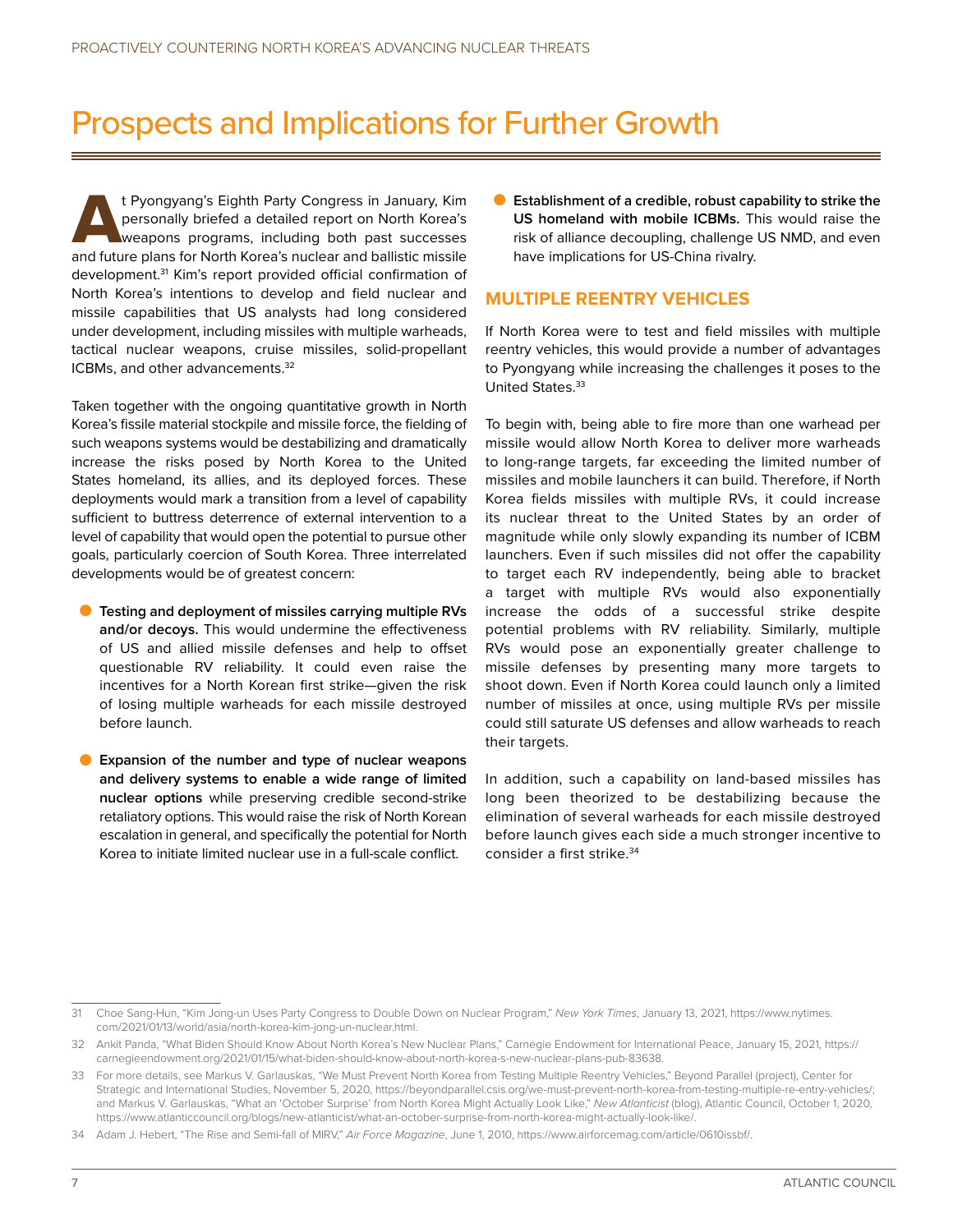#### **SHIFT FROM SURVIVAL TO COERCION— EVEN WARFIGHTING**

Given how much of a deterrent North Korea has garnered from its longstanding ability to hold Seoul at risk with conventional artillery and chemical weapons, it is an open question how much additional nuclear capability—if any— North Korea actually needs to deter even a limited attack.<sup>35</sup> As a result, the plans for expanded capabilities that Kim outlined at the party congress strongly suggest purposes beyond a simple regime-preserving deterrent. Former National Security Advisor H. R. McMaster, among others, argues that Kim's pursuit of greater nuclear capabilities is intended to give him the leverage to break the US-South Korea alliance and reunify the Korean peninsula under his regime.36 Though reunification figures into North Korea's propaganda, and its efforts to coerce South Korea are likely to continue, a full-scale invasion-and-occupation scenario is probably impractical for the foreseeable future.<sup>37</sup>

Regardless of the reasons why Kim has ordered the development of these systems, once fielded, they would change the dynamics of confrontation and conflict on the Korean peninsula. Once Kim has at his disposal a robust and diverse nuclear arsenal—with numerous small tactical nuclear weapons alongside many larger nuclear-armed missiles that can strike bases in the region and threaten the US homeland—it would vastly increase the scope of options and freedom of action he would have available for coercion and warfighting. Given the past behavior of Kim and his predecessors, it would require a triumph of hope over experience to believe that Kim would not assume calculated risks to take full advantage of these new capabilities. Were Kim

to overreach and begin a major conflict, he might even believe that limited use of tactical nuclear weapons on the battlefield could be just the tool to impose a military stalemate and to convince Washington not to escalate further because US cities would be the next nuclear targets.

#### **RISK OF ALLIANCE DECOUPLING AND THE CHINA FACTOR**

Continued unchecked growth in North Korea's nuclear capabilities could be particularly destabilizing and problematic due to the consequences of North Korea demonstrating a reliable, credible second-strike capability to reach the US homeland with thermonuclear warheads. It is not difficult to imagine that North Korea's Kim regime would be willing to use nuclear weapons if backed into a corner and pushed to the brink of destruction. Academic experts on escalation theory have laid out a range of scenarios where limited first use of nuclear weapons followed by threats of further nuclear escalation could make sense to Pyongyang as a means to end a conflict on terms that would allow the regime to survive.<sup>38</sup> If anything, Kim seems to have a harder time convincing some in the United States that North Korea will make rational calculations about use of nuclear weapons to the point that it can be treated like other nuclear-armed states.<sup>39</sup> What has primarily been in question to date, instead, is how much capability North Korea has to retaliate with nuclear weapons if pushed to the brink of destruction.

North Korea's limited number of ICBM tests and its small, cumbersome, liquid-fueled mobile ICBM force—combined with high confidence in US NMD—lend little credibility to a

<sup>35</sup> As long ago as 1994, South Korea's president has said that even a limited US strike against North Korea was too risky because of the likely retaliation. Washington agreed. See Choe Sang-Hun, "Korean Crisis Is Different This Time," *New York Times*, August 3, 2009, [https://www.nytimes.com/2009/08/04/](https://www.nytimes.com/2009/08/04/world/asia/04iht-letter.html) [world/asia/04iht-letter.html;](https://www.nytimes.com/2009/08/04/world/asia/04iht-letter.html) in 2007, Victor Cha made the same point after his nomination to be US ambassador to Seoul was withdrawn: Victor Cha, "Giving North Korea a 'Bloody Nose' Carries a Huge Risk to Americans," Opinion, *Washington Pos*t, January 30, 2018, [https://www.washingtonpost.com/opinions/](https://www.washingtonpost.com/opinions/victor-cha-giving-north-korea-a-bloody-nose-carries-a-huge-risk-to-americans/2018/01/30/43981c94-05f7-11e8-8777-2a059f168dd2_story.html) victor-cha-giving-north-korea-a-bloody-nose-carries-a-huge-risk-to-americans/2018/01/30/43981c94-05f7-11e8-8777-2a059f168dd2\_storv.html.

<sup>36</sup> *Hearings on Global Security Challenges and Strategies, Before the Senate Armed Services Committee*, 117th Cong. (2021) (statement of Lieutenant General Herbert R. McMaster, Jr., (Ret.), former US National Security Advisor), https://www.armed-services.senate.gov/imo/media/doc/McMaster--Statement%20 for%20the%20Record\_03-02-21.pdf#page=24 .

<sup>37</sup> Such an approach would be risky from a military and political perspective alone, but it is also questionable how Pyongyang's regime would be able to consolidate control over the South and survive. See Terence Roehrig, "North Korea and Reunification: The Limits of Nuclear Coercion," *Asian Survey* 60, No. 5 (2020): 859-881, [https://doi.org/10.1525/as.2020.60.5.859.](https://doi.org/10.1525/as.2020.60.5.859)

<sup>38</sup> Vipin Narang, "Why Kim Jong Un Wouldn't Be Irrational to Use a Nuclear Bomb First," *Washington Post*, September 8, 2017, [https://www.washingtonpost.](https://www.washingtonpost.com/outlook/why-kim-jong-un-wouldnt-be-irrational-to-use-a-nuclear-bomb-first/2017/09/08/a9d36ca4-934f-11e7-aace-04b862b2b3f3_story.html) [com/outlook/why-kim-jong-un-wouldnt-be-irrational-to-use-a-nuclear-bomb-first/2017/09/08/a9d36ca4-934f-11e7-aace-04b862b2b3f3\\_story.html](https://www.washingtonpost.com/outlook/why-kim-jong-un-wouldnt-be-irrational-to-use-a-nuclear-bomb-first/2017/09/08/a9d36ca4-934f-11e7-aace-04b862b2b3f3_story.html); and Keir A. Lieber and Daryl G. Press, "The Next Korean War," *Foreign Affairs*, April 1, 2013, [https://www.foreignaffairs.com/articles/north-korea/2013-04-01/next-korean](https://www.foreignaffairs.com/articles/north-korea/2013-04-01/next-korean-war)[war](https://www.foreignaffairs.com/articles/north-korea/2013-04-01/next-korean-war).

<sup>39</sup> See Uri Friedman, "Can America Live with a Nuclear North Korea?," *Atlantic*, September 14, 2017, [https://www.theatlantic.com/international/archive/2017/09/](https://www.theatlantic.com/international/archive/2017/09/north-korea-nuclear-deterrence/539205/) [north-korea-nuclear-deterrence/539205/](https://www.theatlantic.com/international/archive/2017/09/north-korea-nuclear-deterrence/539205/).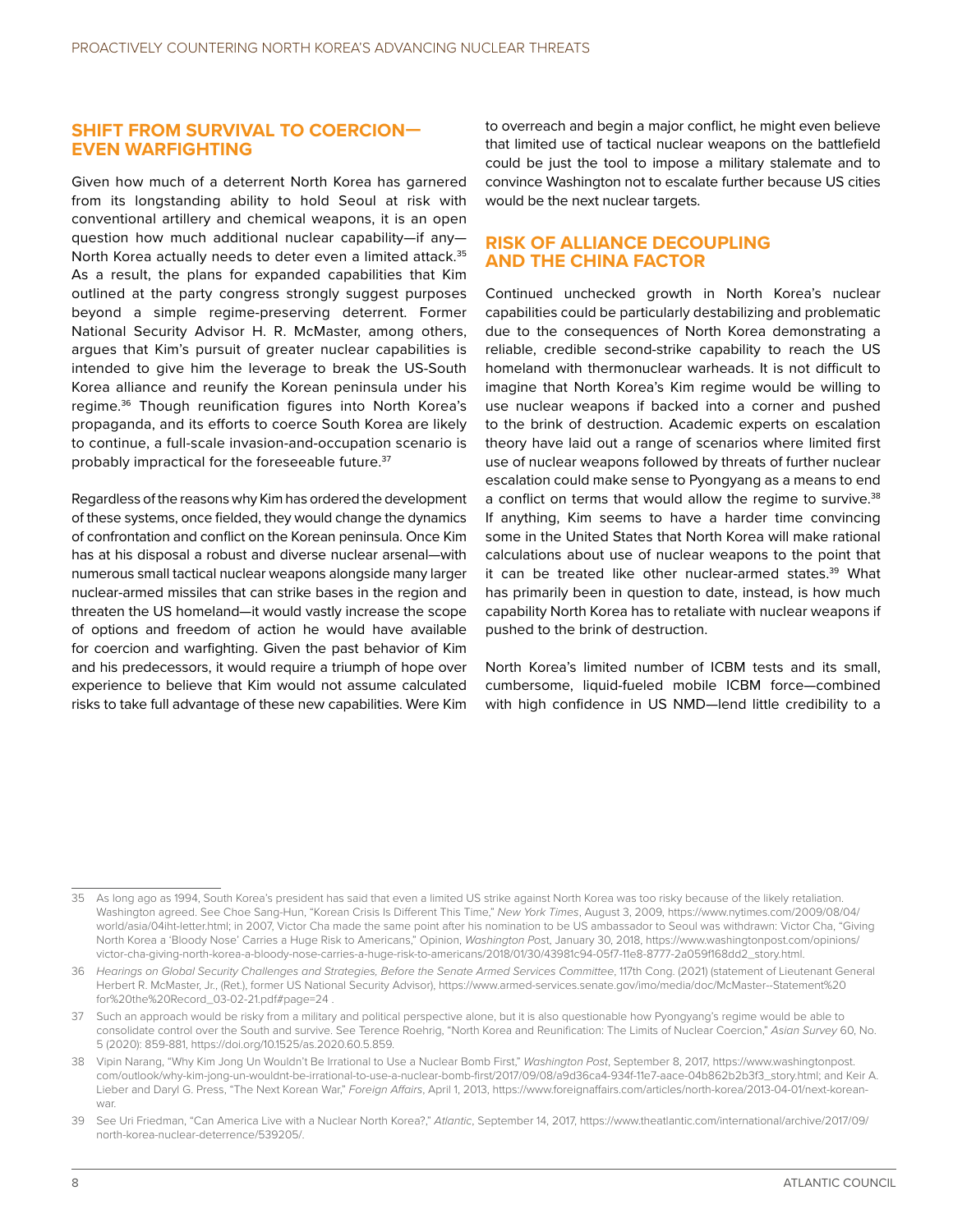potential North Korean retaliatory second strike against the US homeland today.<sup>40</sup> This could quickly change, for example, if North Korea were to test and field solid-propellant mobile ICBMs carrying multiple RVs, which is exactly the sort of capability Kim publicly ordered for the years ahead in January 2021. The as-yet untested "monster" ICBM that North Korea first displayed in October 2020, for example, looks likely to be able to carry multiple RVs.<sup>41</sup> Similarly, though a more faroff threat, North Korea could field capabilities that allow its ICBMs to evade defenses rather than overwhelm them, such as hypersonic glide vehicles (HGVs), maneuvering reentry vehicles (MaRVs) for its ICBMs, or even a fractional orbital bombardment system (FOBS).<sup>42</sup> Though the fielding of such systems capable of reaching the United States now appears to be well in the future, Kim has publicly announced the development of HGVs, and North Korea conducted an initial test of such a HGV design on a shorter-range missile in September 2021.43

If North Korea is able to field this level of capability—presuming it is unchecked by improved US NMD—a North Korean second strike against the US homeland would be much more credible. In this event, Washington would have a tough case to make that it is willing to push a conflict with Pyongyang to the point that North Korea could retaliate by killing tens of millions of American civilians in a thermonuclear attack on the continental United States. In turn, this development would call into question Washington's willingness to back Seoul if it faces renewed threats or aggression from Pyongyang.

The erosion of the credibility of US commitment to the defense of South Korea as North Korea's nuclear capabilities advance is further exacerbated by North Korea's close geographic and political connections with the People's Republic of China (PRC). If a military conflict with North Korea threatens to go nuclear, Beijing would face increasing incentives to engage in political and military intervention to protect its interests in the context of the US-PRC strategic rivalry.

Questions about US resolve to escalate during a conflict would only grow alongside North Korea's nuclear capabilities. Could the United States credibly threaten full-scale nuclear retaliation if North Korea made limited tactical use of nuclear weapons and it was able to hold the US homeland at risk for a second strike? Would Washington really be willing to use nuclear weapons against targets near North Korea's border with China? Would Washington even be willing to press for an end to the Kim regime—as the Department of Defense's (DOD's) 2018 *Nuclear Posture Review* calls for, should North Korea employ a nuclear weapon—while Beijing opposed it and Pyongyang was ready to fight on with nuclear weapons?<sup>44</sup> These questions are not easily answered. However, unchecked advancement of North Korean nuclear and missile capabilities would bring them to the forefront—straining Washington's alliance with Seoul possibly to the breaking point, potentially emboldening Pyongyang, and introducing new risks into US-PRC strategic competition.

<sup>40</sup> Jeff Seldin, "US General '100% Confident' against North Korean Missiles," Voice of America (VOA), January 17, 2020, [https://www.voanews.com/usa/us](https://www.voanews.com/usa/us-general-100-confident-against-north-korean-missiles)[general-100-confident-against-north-korean-missiles.](https://www.voanews.com/usa/us-general-100-confident-against-north-korean-missiles)

<sup>41</sup> Markus V. Garlauskas, "North Korea's New ICBM: Why the 'Monster Missile' Matters," *Korea Watch* (blog), *National Interest*, October 19, 2020, [https://](https://nationalinterest.org/blog/korea-watch/north-korea%E2%80%99s-new-icbm-why-%E2%80%9Cmonster-missile%E2%80%9D-matters-170981) [nationalinterest.org/blog/korea-watch/north-korea%E2%80%99s-new-icbm-why-%E2%80%9Cmonster-missile%E2%80%9D-matters-170981](https://nationalinterest.org/blog/korea-watch/north-korea%E2%80%99s-new-icbm-why-%E2%80%9Cmonster-missile%E2%80%9D-matters-170981).

<sup>42</sup> Joshua Pollack, "Peeking under the Shroud of North Korea's Monster Missile," Arms Control Wonk, November 5, 2020, [https://www.armscontrolwonk.com/](https://www.armscontrolwonk.com/archive/1210289/north-koreas-new-icbm-whats-under-the-shroud/) [archive/1210289/north-koreas-new-icbm-whats-under-the-shroud/.](https://www.armscontrolwonk.com/archive/1210289/north-koreas-new-icbm-whats-under-the-shroud/)

<sup>43</sup> Van Diepen, "Six Takeaways."

<sup>44</sup> Office of the Secretary of Defense, *Nuclear Posture Review*, DOD, 2018, [https://media.defense.gov/2018/Feb/02/2001872886/-1/-1/1/2018-NUCLEAR-](https://media.defense.gov/2018/Feb/02/2001872886/-1/-1/1/2018-NUCLEAR-POSTURE-REVIEW-FINAL-REPORT.PDF)POSTURE-REVIEW-FINAL-REPORT.PDF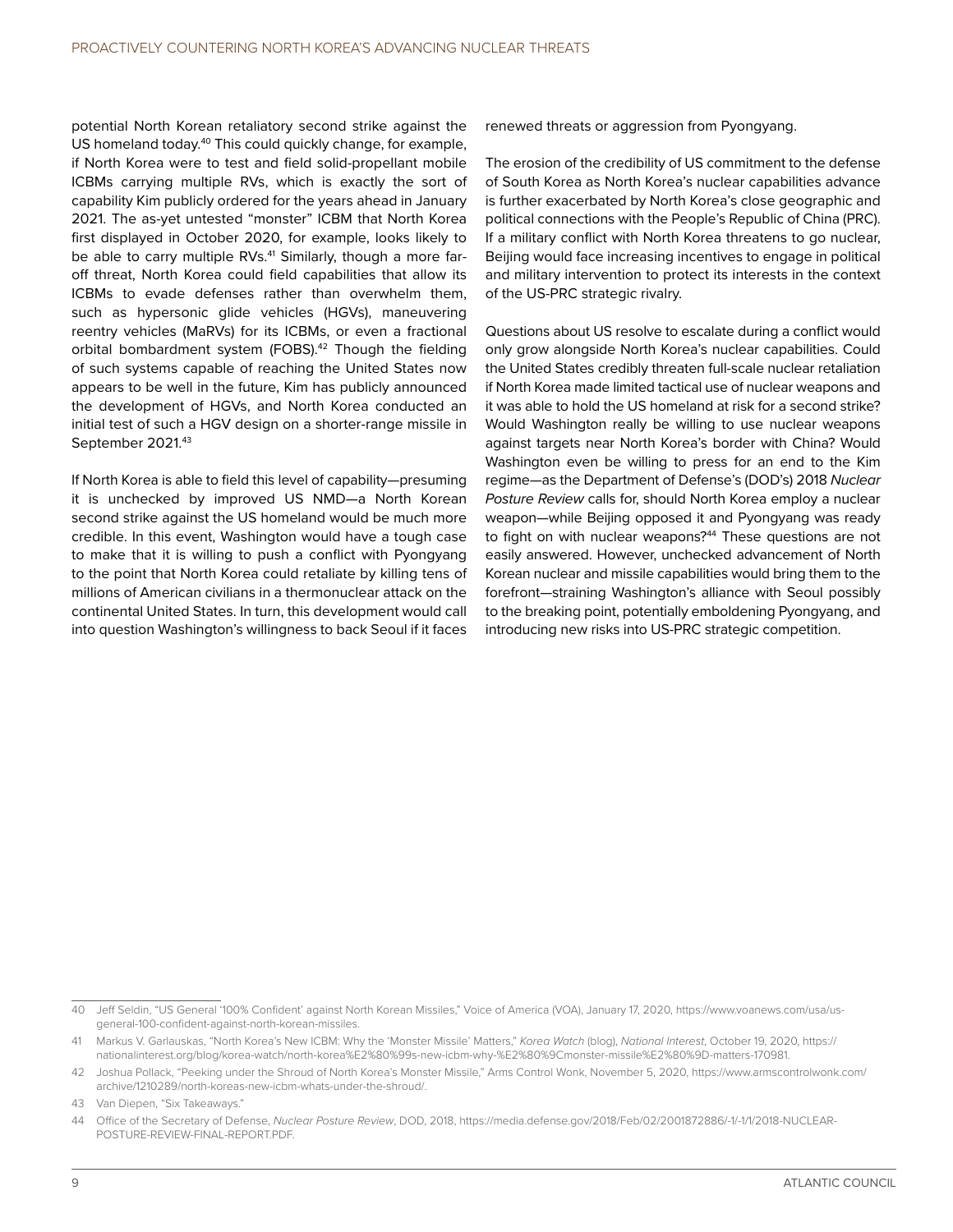### <span id="page-14-0"></span>Reorienting US Strategy and Policy

The United States has no realistic, acceptable options for bringing an end to the nuclear and missile threats posed by North Korea in the next few years. After more than two decades of diplomatic efforts and repeated North for bringing an end to the nuclear and missile threats posed by North Korea in the next few years. After more Korean pledges to "work toward denuclearization of the Korean peninsula," there is little reason to be optimistic that Kim would give up his nuclear arms for any price—particularly given Beijing's refusal to apply its full economic leverage over Pyongyang to force the issue.<sup>45</sup> Meanwhile, if there was ever a window of time in which the United States could initiate preventive military strikes on North Korea at acceptable cost and risk of escalation, the growth in North Korea's nuclear capabilities—along with the increasingly confrontational relationship between Washington and Beijing—mean that this window has now passed.

As a result, there has been increasing discussion in Washington of strategies and policies with more limited aims. Though some in Washington and Seoul favor ambitious plans for "arms control" frameworks that envision some sort of "comprehensive freeze" or "cap" on North Korean nuclear weapons production, even this seems unrealistic for now.46 Presuming Washington could ever accept a nuclear arms control framework that would leave North Korea armed with nuclear weapons, North Korea does not seem inclined to agree to anything that would fully and verifiably halt its production of nuclear weapons. For example, given the diffusion of North Korea's nuclear program, would Pyongyang ever make a full declaration of facilities or accept the intrusive verification scheme that would be required?<sup>47</sup>

Instead, a realistic US strategy to counter the threat posed by North Korea's nuclear weapons capabilities should be based on the assumption that North Korea can and will continue qualitative and quantitative improvements of its nuclear and missile arsenal—while only accepting partial limits at most. Such a strategy should be designed to counter the growth in North Korean capability, deny Pyongyang coercive leverage, deter nuclear use, and ensure preparation to swiftly defeat North Korea in the event of full-scale war.

This approach would require action at the three different levels—the White House, the DOD, and the relevant military commands, including:

- **Policy changes driven by the White House** mobilizing multiple US government agencies to more effectively impede the growth in the threat—by dissuading testing and constraining North Korea's weapons programs. These measures are outlined in this section, while some aspects are also addressed in more detail by Andrea Mihailescu in a recent Atlantic Council report.<sup>48</sup>
- **Expanded investments by the Department of Defense** (enabled by the US Congress) to ensure that the United States remains far enough ahead of North Korea's capabilities. These would include acquisition of expanded theater-level counter-missile capabilities, calibrated improvements to NMD, and completion of planned US nuclear modernization efforts. This will be discussed in greater detail starting on page 14.
- **Operationalization of new countermeasures by relevant military commands,** particularly to reinforce deterrence by denial. Demonstrating the readiness, will, and capability to absorb a nuclear attack and still defeat North Korea would strengthen deterrence, and could help reassure US allies. These operational measures will be detailed starting on page 18.

#### **DISSUADING MISSILE AND NUCLEAR TESTING**

Dissuading further weapons testing by North Korea is vital to prevent the qualitative improvements to North Korean nuclear missiles that would make them exponentially more credible and capable than they are today. Though it is probably impractical to dissuade North Korea from conducting all types of relevant weapons testing, flight tests of ballistic missiles and live nuclear tests could probably be halted or at least constrained further.

48 Andrea R. Mihailescu, "It's Time to Get Serious about a Pressure Strategy to Contain North Korea," Atlantic Council, March 4, 2021, [https://www.](https://www.atlanticcouncil.org/in-depth-research-reports/issue-brief/its-time-to-get-serious-about-a-pressure-strategy-to-contain-north-korea/) [atlanticcouncil.org/in-depth-research-reports/issue-brief/its-time-to-get-serious-about-a-pressure-strategy-to-contain-north-korea/.](https://www.atlanticcouncil.org/in-depth-research-reports/issue-brief/its-time-to-get-serious-about-a-pressure-strategy-to-contain-north-korea/)

<sup>45</sup> Markus Garlauskas, "It's Time to Get Real on North Korea," United States Institute of Peace, February 9, 2021, [https://www.usip.org/publications/2021/02/its](https://www.usip.org/publications/2021/02/its-time-get-real-north-korea)[time-get-real-north-korea.](https://www.usip.org/publications/2021/02/its-time-get-real-north-korea)

<sup>46</sup> Hyonhee Shin, "North Korea, US Should Aim for Initial Nuclear Freeze: South Korean PM," *Reuters*, January 28, 2021, [https://www.reuters.com/article/us](https://www.reuters.com/article/us-southkorea-politics-northkorea/north-korea-u-s-should-aim-for-initial-nuclear-freeze-south-korean-pm-idUSKBN29X13Y)[southkorea-politics-northkorea/north-korea-u-s-should-aim-for-initial-nuclear-freeze-south-korean-pm-idUSKBN29X13Y.](https://www.reuters.com/article/us-southkorea-politics-northkorea/north-korea-u-s-should-aim-for-initial-nuclear-freeze-south-korean-pm-idUSKBN29X13Y)

<sup>47</sup> Ambassador Alexander "Sandy" Vershbow noted that these issues could be where such a process comes to a "screeching halt." Alexander Vershbow, "A Step-by-Step Strategy for Denuclearization and Peace on the Korean Peninsula: The Road Not Taken after Singapore," in *The Future of the US-ROK Alliance*, Atlantic Council, 2021, 27-32, [https://www.atlanticcouncil.org/in-depth-research-reports/report/the-future-of-the-us-rok-security-alliance/.](https://www.atlanticcouncil.org/in-depth-research-reports/report/the-future-of-the-us-rok-security-alliance/)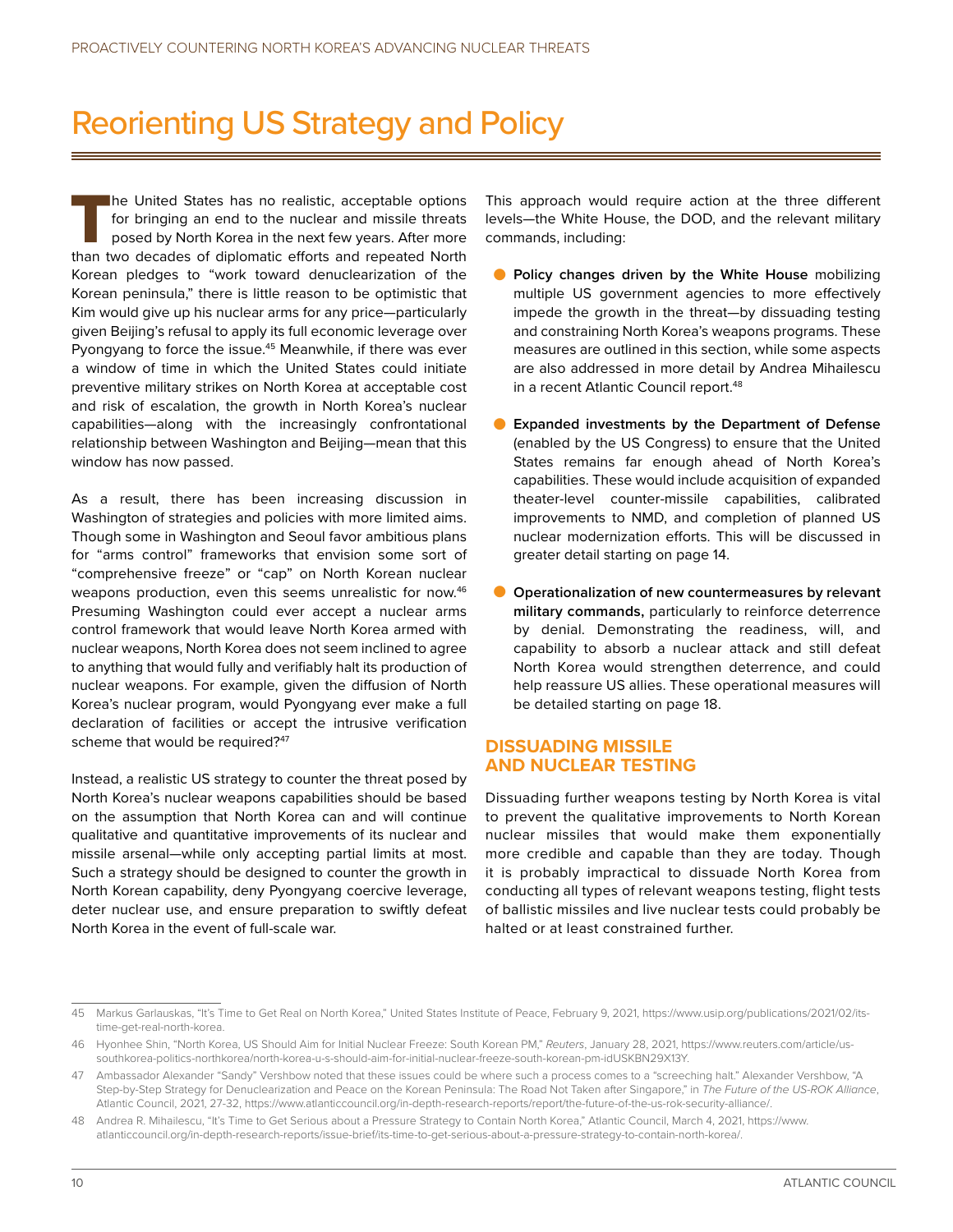

Components of a THAAD missile defense system arrive in South Korea. Source: Courtesy Photo Master Sgt. Jeremy Larlee/US Forces Korea.

Such an agreement would be plausible and worth paying a significant cost to obtain and maintain—as long as Washington stuck to negotiating terms that fully accounted for the potential of North Korea reneging on the agreement. In contrast to the inspection schemes associated with a verifiable freeze of production, North Korean flight tests of ballistic missiles and warhead tests producing nuclear yields would be simple to detect without intrusive means, so a violation could be identified and publicly identified unequivocally.<sup>49</sup> This means that, if a blanket agreement to refrain from these specific types of tests could be negotiated, it could be credibly monitored and implemented without the sticking point of requiring a verification mechanism including the presence of inspectors within North Korea.<sup>50</sup>

Meanwhile, even if no agreement with North Korea could be made, such tests are already in contravention of UN Security Council resolutions. These violations can be detected and publicized, and Washington can work with its allies to put pressure on even reluctant members of the international community to act. A clear commitment by the international community, including the PRC, to strongly punish North Korea for escalating such tests could affect Pyongyang's decision calculus for weapons testing. Though Beijing has been reluctant overall to support economic sanctions on North Korea, it has repeatedly done so in the aftermath of weapons tests that meet the threshold of triggering a significant response from Washington. Beijing typically cites the "tensions," "destabilization," or the risk of a crisis "spiraling

<sup>49</sup> For more on the difficulties involved in concealing underground nuclear testing, see National Research Council, "Appendix E: Dealing with Evasive Underground Nuclear Testing," in *The Comprehensive Nuclear Test Ban Treaty: Technical Issues for the United States* (Washington, DC: National Academies Press, 2012): 161-180; and for a comprehensive example of the US government's ability to catalog North Korean ballistic missile launches at the unclassified level, see "North Korea Military Power," 22-26.

<sup>50</sup> Joshua H. Pollack, Miles Pomper, Ferenc Dalnoki-Veress, Joy Nasr, and Dave Schmerler, *Options for a Verifiable Freeze on North Korea's Missile Programs*, Middlebury Institute of International Studies at Monterey, James Martin Center for Nonproliferation Studies, CNS Occasional Paper 46, April 2019, 19-20, <https://nonproliferation.org/op46-options-for-a-verifiable-freeze-on-north-koreas-missile-programs/>.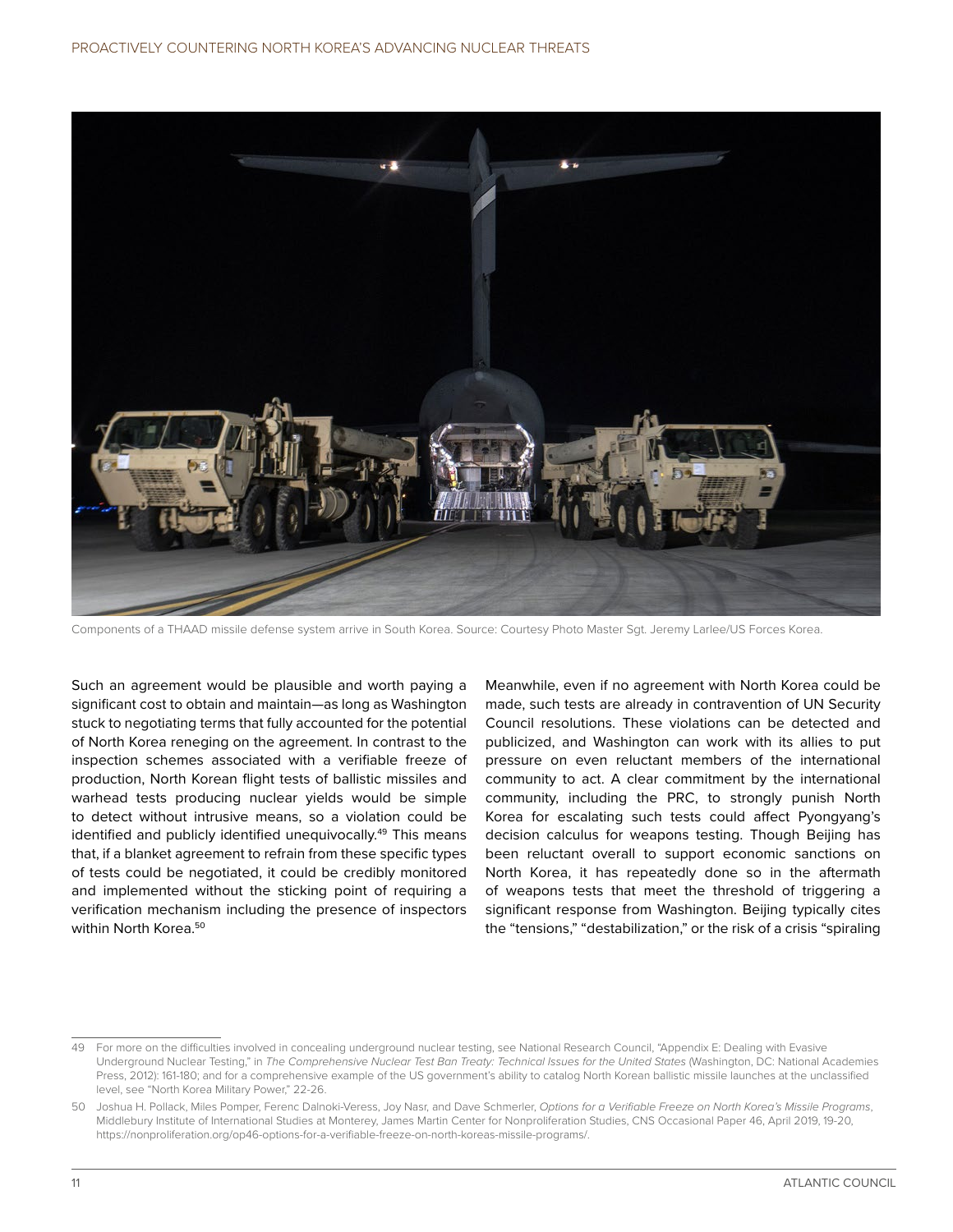out of control" that result from such tests to contextualize its willingness to support sanctions to punish such tests.<sup>51</sup> The PRC's interest in forestalling US military deployments like the Terminal High-Altitude Area Defense (THAAD) battery in response to tests are also likely a factor in its grudging support for sanctions.52 Given these motivations, Washington must show that it will react strongly to a test for there to be any incentive for a strong Chinese reaction.

There is recent precedent for seeing restraint in North Korean testing. In 2018, North Korea refrained entirely from ballistic missile launches as new sanctions were coming into effect and Kim's diplomatic efforts were gathering momentum.<sup>53</sup> By spring 2019, it had resumed periodic ballistic missile test launches, but kept the types of missiles tested sufficiently limited in range in order to still fall below the threshold of any international punishment as of its latest launches in the fall of 2021.54 Kim warned in December 2019 that he was no longer bound by his earlier self-imposed pledges not to test ICBMs or nuclear weapons, yet he still did not take the risk of such tests—possibly because he feared the costs that could be imposed in reaction.<sup>55</sup>

Even a partial or temporary success of such an effort to halt testing would be worthwhile. A delay of months or years in testing a new system could delay progress accordingly. Similarly, a reduced number of tests of a particular type of system could reduce its credibility and reliability, making it less of a threat, even if it were deployed. Though an end to all ballistic missile testing by North Korea would be ideal, some constraints are better than no constraints.

Though the primary US concern on North Korean missile testing has been the potential for an ICBM flight test, restricting other types of missile flight tests would also be valuable.<sup>56</sup> Preventing or delaying flight tests of missiles with multiple RVs, decoys, and/or increasingly large solid fuel motors would be particularly helpful to constraining the qualitative growth of the missile program. Similarly, preventing tests of smaller and lighter nuclear warheads would be helpful for hamstringing North Korea's tactical nuclear capabilities. Tests of smaller and lighter warheads and missiles capable of carrying multiple RVs and decoys, combined, would exponentially increase the threat that North Korea could pose to the United States and its allies, so preventing or delaying either or both types of tests would be a practical measure to help limit and contain the growth of the threat.

#### **CONSTRAINING RESOURCES FOR PYONGYANG'S PROGRAMS**

Strong sanctions should be maintained on North Korea but not because they are likely to lead to denuclearization.<sup>57</sup> The broad, if unevenly enforced, economic sanctions currently in place on North Korea are insufficient to pressure Pyongyang into changing approach or even halting its weapons programs.58 Based on an extensive body of expert research, it is clear that North Korea has developed robust sanctions work-arounds that enable importation of specific technologies, materials, and components needed for its weapons programs through subterfuge.<sup>59</sup> This does not mean that sanctions should be neglected or abandoned, however. The wide array of UN sanctions levied against North Korea still limits the resources available to North Korea's weapons programs, as demonstrated by the numerous examples in UN Panel of Experts (PoE) reporting examining sanctions enforcement on North Korea.<sup>60</sup>

The sectoral sanctions that deny the importation of broad categories of material, even if imperfectly enforced, appear

55 Anthony Kuhn, "North Korea's Kim Jong Un Says He Is No Longer Bound by Nuclear Missile Moratorium," *NPR*, December 31, 2019, [https://www.npr.](https://www.npr.org/2019/12/31/792793583/north-koreas-kim-jong-un-says-he-is-no-longer-bound-by-nuclear-missile-moratoriu) [org/2019/12/31/792793583/north-koreas-kim-jong-un-says-he-is-no-longer-bound-by-nuclear-missile-moratoriu.](https://www.npr.org/2019/12/31/792793583/north-koreas-kim-jong-un-says-he-is-no-longer-bound-by-nuclear-missile-moratoriu)

<sup>51</sup> Rodrigo Campos and Hyonhee Shin, "UN Security Council Imposes New Sanctions on North Korea over Missile Test," *Reuters*, December 22, 2017, [https://](https://www.reuters.com/article/us-northkorea-missiles/u-n-security-council-imposes-new-sanctions-on-north-korea-over-missile-test-idUSKBN1EG0HV) [www.reuters.com/article/us-northkorea-missiles/u-n-security-council-imposes-new-sanctions-on-north-korea-over-missile-test-idUSKBN1EG0HV](https://www.reuters.com/article/us-northkorea-missiles/u-n-security-council-imposes-new-sanctions-on-north-korea-over-missile-test-idUSKBN1EG0HV).

<sup>52</sup> Brian Padden and Margaret Besheer, "US, China Agree on North Korea Sanctions," *VOA News*, February 24, 2016 and updated February 25, 2016, [https://](https://www.voanews.com/a/us-china-agree-on-north-korea-sanctions/3207294.html) [www.voanews.com/a/us-china-agree-on-north-korea-sanctions/3207294.html.](https://www.voanews.com/a/us-china-agree-on-north-korea-sanctions/3207294.html)

<sup>53</sup> "North Korean Missile Launches & Nuclear Tests: 1984-Present," Missile Defense Project (website), Center for Strategic and International Studies, July 30, 2020,<https://missilethreat.csis.org/north-korea-missile-launches-1984-present/>.

<sup>54</sup> Hayes Brown, "Trump Cares More About His Friendship with Kim Jong-Un than North Korea's Missile Tests," *Buzzfeed News*, September 9, 2019, [https://](https://www.buzzfeednews.com/article/hayesbrown/trump-allow-north-korea-kim-missile-test) [www.buzzfeednews.com/article/hayesbrown/trump-allow-north-korea-kim-missile-test;](https://www.buzzfeednews.com/article/hayesbrown/trump-allow-north-korea-kim-missile-test) and "US, Europeans Condemn North Korea Submarine Missile Launch at UN," *France24*, October 21, 2021, [https://www.france24.com/en/americas/20211021-us-europeans-condemn-north-korea-submarine-missile-launch-at-un.](https://www.france24.com/en/americas/20211021-us-europeans-condemn-north-korea-submarine-missile-launch-at-un)

<sup>56</sup> Phil Stewart and Idrees Ali, "US General Says North Korea Might Flight Test New ICBM Design 'in the Near Future'," *Reuters*, March 16, 2021, [https://www.](https://www.reuters.com/article/us-usa-northkorea-pentagon/u-s-general-says-north-korea-might-flight-test-new-icbm-design-in-the-near-future-idUSKBN2B82KM) [reuters.com/article/us-usa-northkorea-pentagon/u-s-general-says-north-korea-might-flight-test-new-icbm-design-in-the-near-future-idUSKBN2B82KM](https://www.reuters.com/article/us-usa-northkorea-pentagon/u-s-general-says-north-korea-might-flight-test-new-icbm-design-in-the-near-future-idUSKBN2B82KM).

<sup>57</sup> For more details on this premise, see Garlauskas, "It's Time to Get Real on North Korea."

<sup>58</sup> *Annual Threat Assessment of the US Intelligence Community*, Office of the Director of National Intelligence, April 9, 2021, 15-16, https://www.dni.gov/files/ ODNI/documents/assessments/ATA-2021-Unclassified-Report.pdf#page=15.

<sup>59</sup> John Park and Jim Walsh, *Stopping North Korea, Inc.: Sanctions Effectiveness and Unintended Consequences*, MIT Security Studies Program, August 2016, 13, accessible on Harvard Kennedy School's Belfer Center website, [https://www.belfercenter.org/sites/default/files/legacy/files/Stopping%20North%20](https://www.belfercenter.org/sites/default/files/legacy/files/Stopping%20North%20Korea%20Inc%20Park%20and%20Walsh%20.pdf) [Korea%20Inc%20Park%20and%20Walsh%20.pdf](https://www.belfercenter.org/sites/default/files/legacy/files/Stopping%20North%20Korea%20Inc%20Park%20and%20Walsh%20.pdf) .

<sup>60</sup> President of the UN Security Council and [UN Panel of Experts Established Pursuant to Security Council Resolution 1874 \(2009\),](https://digitallibrary.un.org/search?f1=author&as=1&sf=title&so=a&rm=&m1=p&p1=UN.%20Panel%20of%20Experts%20Established%20pursuant%20to%20Security%20Council%20Resolution%201874%20%282009%29&ln=en) "Note [Transmitting Final Report of the PoE Concerning the Democratic People's Republic of Korea]," Letter Dated February 5, 2021, United Nations Security Council, S/2021/211, March 4, 2021, 3-6, [https://digitallibrary.un.org/record/3906140?ln=en.](https://digitallibrary.un.org/record/3906140?ln=en)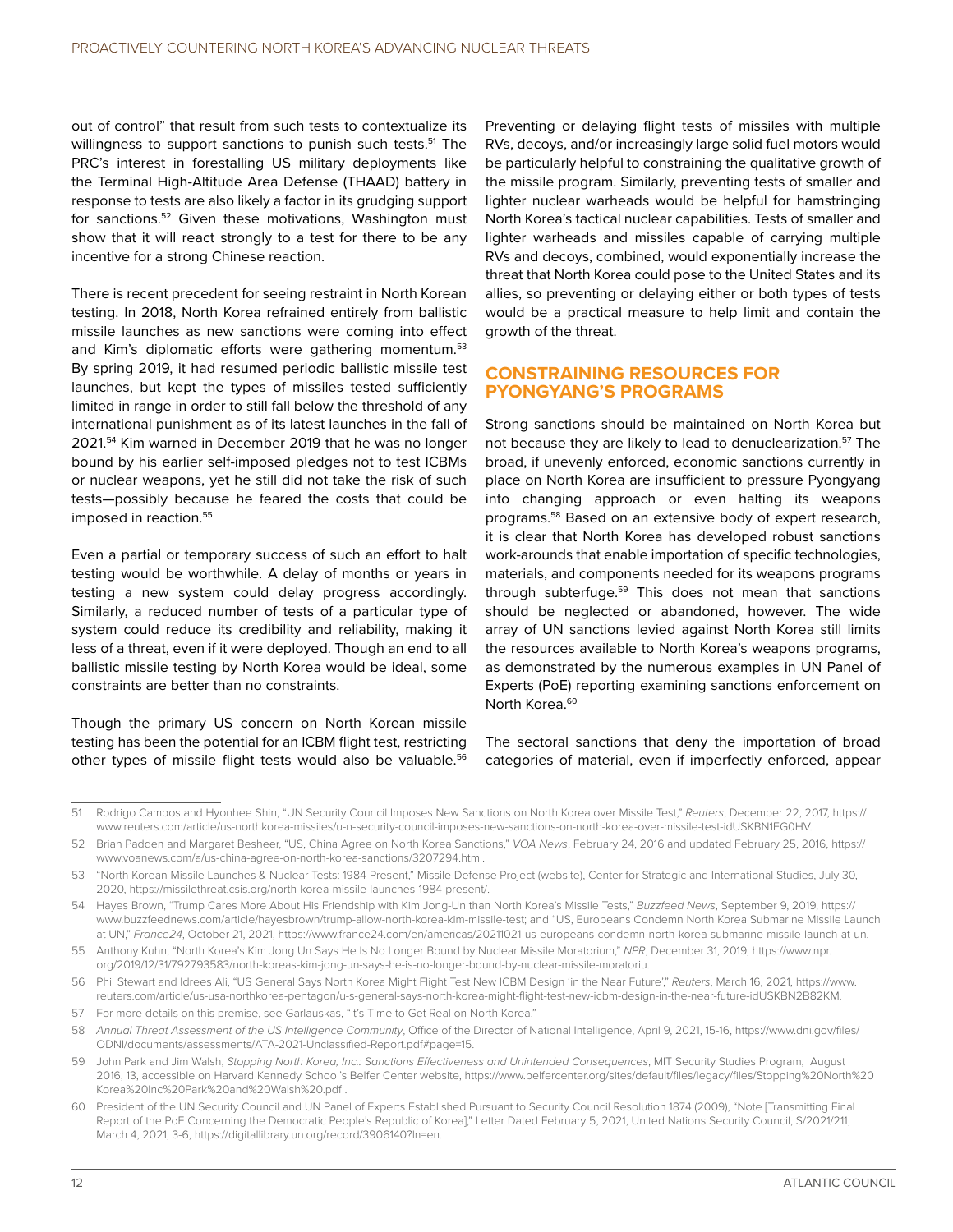to be more effective in hindering North Korea's weapons programs than the more easily evaded sanctions designed to deny very specific items or materials. Meanwhile, sanctions that reduce the North Korean regime's ability to earn foreign currency will limit its ability to purchase resources for its weapons programs and to pay the premiums required to evade sanctions. Without these limitations imposed by sanctions, North Korea's ability to produce more nuclear-capable missiles and their mobile launchers would be far greater. It is not enough just to avoid rolling sanctions back, however. Rather, they require continued effort and political will to maintain them by continuously closing loopholes and keeping up with the latest methods of evasion—what one former member of the PoE referred to as "pick and shovel work."<sup>61</sup>

More aggressive and effective efforts to block North Korean cyber activity are also vital to slow the growth of North Korea's nuclear and missile programs. Cyber theft is one of North Korea's primary remaining sources of foreign currency and perhaps its most efficient and flexible means of doing so. Meanwhile, cyber espionage also holds the prospects of obtaining specific technical know-how useful for weapons development that might otherwise be denied to North Korea. Though US government efforts against North Korea's illicit cyber activity are ongoing, as evidenced by occasional cyber threat notifications and indictments, there is space to increase the scope and intensity of these efforts in cooperation with partners in the international community—particularly to mobilize international law enforcement efforts against these cyber actors.

<sup>61</sup> Stephanie Kleine-Ahlbrandt, "Maximum Pressure against North Korea, RIP," 38 North, October 7, 2019, [https://www.38north.org/2019/10/](https://www.38north.org/2019/10/skleineahlbrandt100719/) [skleineahlbrandt100719/.](https://www.38north.org/2019/10/skleineahlbrandt100719/)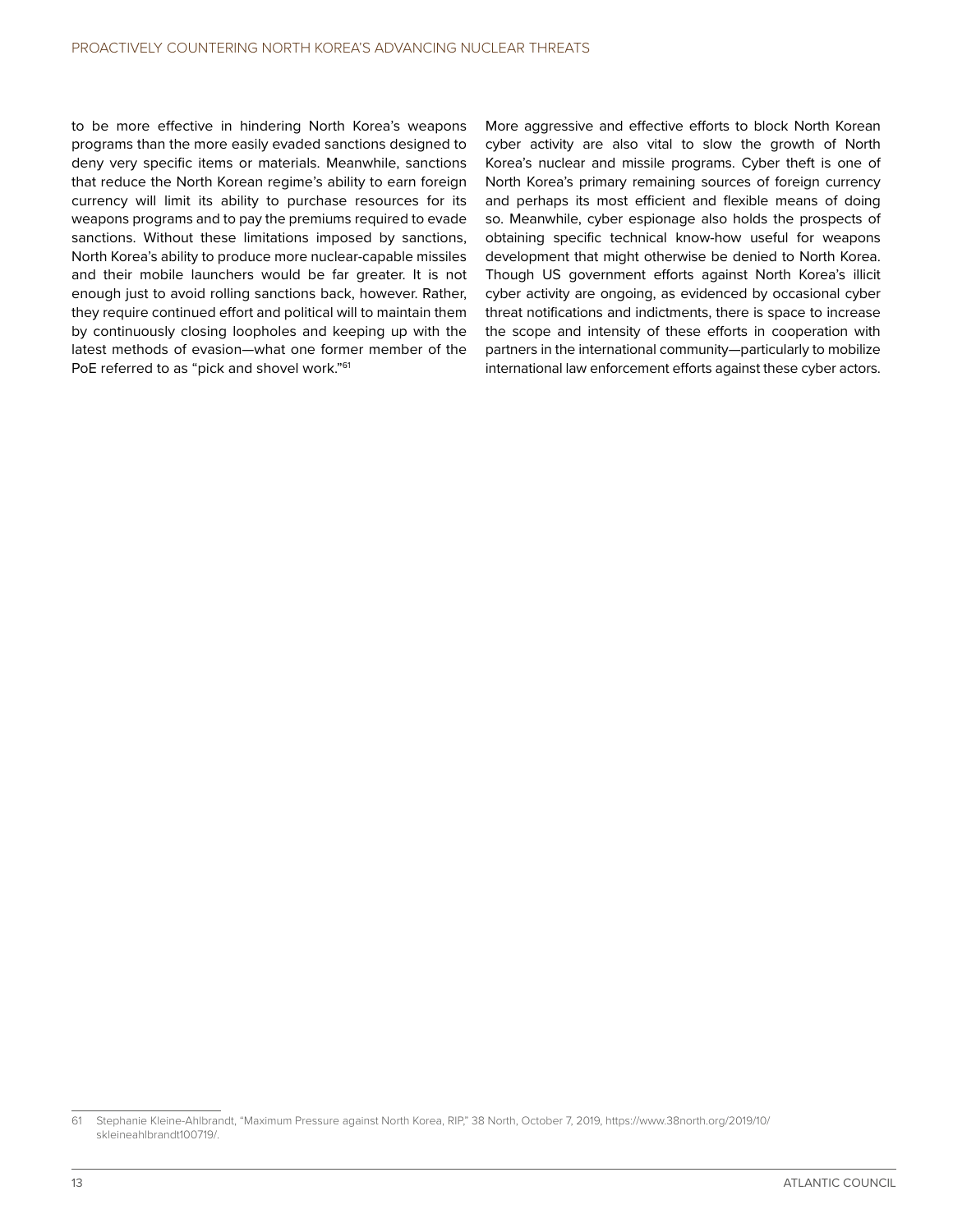### <span id="page-18-0"></span>Investing To Outpace North Korea

Lead times investments should be designed to get out ahead of continued growth in North Korean nuclear capabilities, given the long lead times required to develop and field new and improved get out ahead of continued growth in North Korean nuclear capabilities, given the long capabilities. Though a combination of a realigned US policy and Chinese self-interest in constraining North Korea's nuclear program would impede the growth in North Korea's nuclear capabilities, some growth in North Korea's nuclear arsenal is still likely. Given the ambitious plans that Kim laid out at the party congress, and, given his history of prioritizing such capabilities over the lives of his people, quantitative and qualitative improvements in North Korea's nuclear and missile capabilities are likely to continue as long as he remains in power.

Capabilities development to counter these growing challenges should focus on three main areas:

- •**Improving theater-level counter-missile capabilities** with forward deployment in South Korea, Japan, and Guam to deal with the expanding North Korean theater ballistic missile threats, particularly the increasing numbers of mobile launchers and the expanding potential for shortrange tactical nuclear missiles.
- **Calibrating National Missile Defense** to stay ahead of the North Korea threat and improve its resilience, without incurring unintended consequences vis-à-vis China and Russia.
- **Modernizing US nuclear forces** broadly at the strategic level to maintain credible deterrence, and specifically to improve nonstrategic nuclear capabilities to fill a potential "gap" in options to quickly respond with nuclear weapons at the tactical level.

#### **IMPROVEMENTS IN FORWARD-DEPLOYED THEATER-LEVEL COUNTER-MISSILE CAPABILITIES IN KOREA**

Improving the ability to deal with the expanding nuclear missile threat from North Korea begins with improving the capabilities available immediately at the outset of a confrontation or conflict. If North Korea's use of tactical nuclear weapons can be prevented by early setbacks to the North Korean missile force or defeated by conventional means, this could ideally forestall nuclear escalation entirely. Further, to the extent that Pyongyang understands these capabilities, their improvement could also reinforce deterrence by making Pyongyang less confident about its prospects of success in a confrontation or conflict.

South Korea has robust counter-missile capabilities and continues to invest in the capability to track and strike North Korean mobile launchers, along with improving its own missile defenses.<sup>62</sup> However, South Korean capabilities alone are unlikely to be sufficient to ensure the rapid defeat of North Korea's theater ballistic missiles, given the scale of this challenge. Expanded US contributions are still vital, particularly given the increasing scope of the threat.

The detection and tracking of missile threats should be improved by accelerating the acquisition and forward deployment of persistent intelligence, surveillance, and reconnaissance (ISR) assets. More expendable uncrewed aerial vehicles (UAVs) that could be put at risk to operate inside North Korea early in a conflict—before North Korean air defenses are fully suppressed—would be vital to maximizing the capability to find mobile launchers.

Over the long term, the administration should propose, and Congress should support, expanding investment in theater missile defense capabilities to counter growing North Korean capabilities. The US DOD should increase the proportion of US theater missile defense assets allocated for forward deployment in South Korea, and US top policymakers and military leaders should lay the groundwork for such deployments while encouraging further South Korean development of such defenses.

Given the political controversy that erupted over China's objections to the deployment of a single THAAD missile defense battery to South Korea, and the limited number of interceptors one such battery can fire, it may not be feasible or advisable to add another THAAD battery.<sup>63</sup> More numerous lower-tier systems with shorter ranges would be more politically realistic and operationally useful. On the political level, it would be much harder for China to claim that these systems are a threat to its interests and object to their deployment. From an operational perspective, they are useful to deploy in numbers sufficient to protect a range of targets against a wider range of incoming missiles—particularly smaller short-range missiles.

<sup>62</sup> Jeff Jeong, "South Korea Moves to Kick Its Missile Defense Shield Up a Notch," *Defense News*, August 14, 2019, [https://www.defensenews.com/global/asia](https://www.defensenews.com/global/asia-pacific/2019/08/14/south-korea-moves-to-kick-its-missile-defense-shield-up-a-notch/)[pacific/2019/08/14/south-korea-moves-to-kick-its-missile-defense-shield-up-a-notch/.](https://www.defensenews.com/global/asia-pacific/2019/08/14/south-korea-moves-to-kick-its-missile-defense-shield-up-a-notch/)

<sup>63</sup> Michael Elleman and Michael J. Zagurek, Jr., "THAAD: What It Can and Can't Do," 38 North, March 10, 2016, [https://www.38north.org/wp-content/uploads/](https://www.38north.org/wp-content/uploads/pdf/2016-03-10_THAAD-What-It-Can-and-Cant-Do.pdf) [pdf/2016-03-10\\_THAAD-What-It-Can-and-Cant-Do.pdf](https://www.38north.org/wp-content/uploads/pdf/2016-03-10_THAAD-What-It-Can-and-Cant-Do.pdf).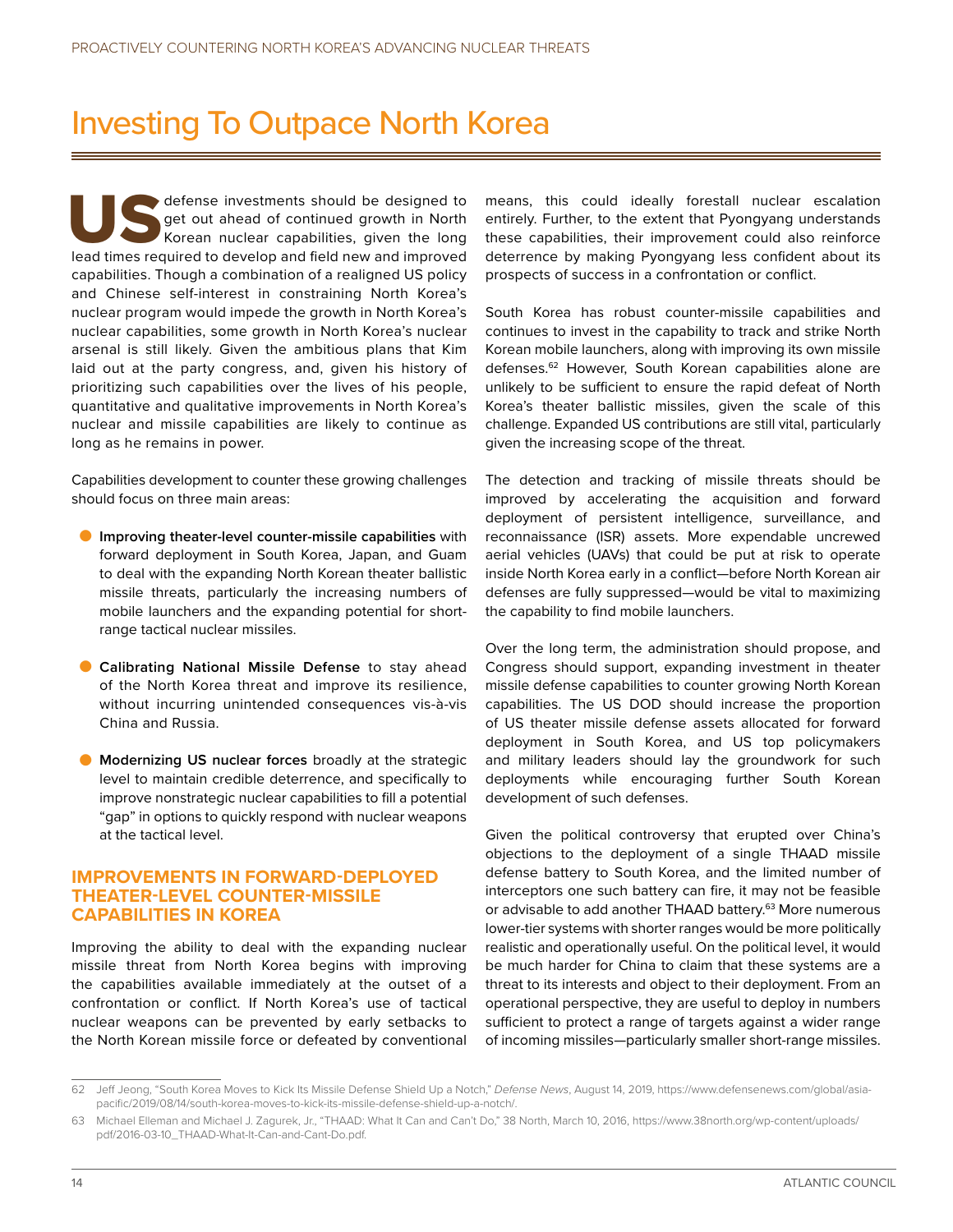South Korea completed upgrades of its Patriot batteries to the Patriot Advanced Capability–3 (PAC-3) standard and continues to purchase new interceptors, even as it develops and deploys indigenous systems with similar capabilities.<sup>64</sup> However, these improvements will not be enough to ensure that the alliance is outpacing advances in North Korean missile capabilities. DOD should also allocate a larger proportion of Patriot PAC-3 batteries to be stationed in South Korea, or at least ensure that the US Indo-Pacific Command can deploy additional batteries to South Korea at the first sign of a crisis.<sup>65</sup>

The US Army has already acquired the proven Israeli-developed Iron Dome system that is designed to intercept shorter-ranged rockets and missiles. The Army is training and preparing only two batteries—one of which was deployed to Guam in October 2021 for testing—with plans to acquire a follow-on system to perform a similar role.<sup>66</sup> Batteries of Iron Dome, and its successors, should be stationed in South Korea to ensure they can reinforce deterrence and be available at the outset of a conflict. However, given that each battery can only intercept a limited number of incoming projectiles, such US capabilities alone would only be a partial improvement.<sup>67</sup> South Korea also plans a larger program to develop a domestic version of Iron Dome to enable a more comprehensive defense, and this should be strongly supported by Washington.<sup>68</sup> Given Kim's guidance on developing smaller nuclear warheads, as noted above, the future tactical nuclear threat from North Korea may come from smaller, short-range missiles of the type that Iron Dome is ideally suited to intercept.

In addition, the United States should invest in, and encourage South Korean investments in, improving the capability to rapidly strike to disrupt and destroy North Korean missile forces with nonnuclear assets. Given the increasing number of mobile launchers possessed by North Korea, the ability to rapidly strike a mobile launcher when it is detected will be at a premium. Combat aircraft or armed UAVs may not be the best option to destroy a mobile launcher before it can move,

particularly in the contested air defense environment that would prevail early in a conflict. Alliance capabilities to rapidly strike these fleeting targets could instead be augmented by a range of ground-based systems currently in development, including the Extended Range Guided Multiple Launch Rocket System (ER GMLRS) and Precision Strike Missile (PrSM).69 Further development of ground-based countermissile assets would help to enable destruction of North Korean mobile missile launchers before they can relocate and also give the alliance a wider range of options to attack the fixed infrastructure—including roads, bridges, tunnels, and garrisons—that supports North Korea's mobile missile forces and enable quick relocation of launchers.

#### **CALIBRATING NATIONAL MISSILE DEFENSE**

The United States should also invest in improved National Missile Defense (NMD) capabilities to stay ahead of North Korea's ICBM program, despite the financial cost and the strident domestic and international critics of such improvements. NMD is often criticized as expensive, potentially unreliable, and even unrealistic.<sup>70</sup> Though these doubts will likely remain, and could increase if North Korea successfully tests ICBMs with multiple RVs and decoys, such advancements by North Korea developments make NMD improvements all the more important. The planned Next Generation Interceptor (NGI) has the potential to keep US missile defenses ahead of North Korea's missile arsenal—making it a worthwhile investment.71 Improvements to NMD, including development and deployment of NGI, would serve a number of important purposes as North Korea's ICBM capabilities increase.

First, in the very unlikely event that North Korea decides to fire on the US homeland, improving NMD reduces the prospects of massive casualties and destruction, even if it cannot guarantee an impenetrable defense. Given that even a single warhead of similar yield as North Korea's last test would kill millions if it hit the most populated areas of the United States, each

<sup>64</sup> Gabriel Dominguez, "Deliveries of PAC-3 Air-defence systems to RoKAF Completed," *Janes*, December 14, 2020, [https://www.janes.com/defence-news/](https://www.janes.com/defence-news/news-detail/deliveries-of-pac-3-air-defence-systems-to-rokaf-completed) [news-detail/deliveries-of-pac-3-air-defence-systems-to-rokaf-completed](https://www.janes.com/defence-news/news-detail/deliveries-of-pac-3-air-defence-systems-to-rokaf-completed); and Jeong, "South Korea Moves to Kick Its Missile Defense."

<sup>65</sup> The US military has recently demonstrated the ability to quickly deploy Patriot batteries to locations in the Pacific; see Seth Robson, "Moving Missiles: Army Shuttles Patriot Batteries around the Pacific in Message to Adversaries," *Stars and Stripes*, July 16, 2021, [https://www.stripes.com/branches/army/2021-07-16/](https://www.stripes.com/branches/army/2021-07-16/us-army-patriot-missiles-talisman-sabre-china-2165729.html) [us-army-patriot-missiles-talisman-sabre-china-2165729.html.](https://www.stripes.com/branches/army/2021-07-16/us-army-patriot-missiles-talisman-sabre-china-2165729.html)

<sup>66</sup> Jen Judson, "Iron Dome Plans Being Finalized as US Army Begins Training on Systems," *Defense News*, February 15, 2021, [https://www.defensenews.com/](https://www.defensenews.com/land/2021/02/15/iron-dome-plans-being-finalized-as-us-army-begins-training-on-systems/) [land/2021/02/15/iron-dome-plans-being-finalized-as-us-army-begins-training-on-systems/;](https://www.defensenews.com/land/2021/02/15/iron-dome-plans-being-finalized-as-us-army-begins-training-on-systems/) and Wyatt Olson, "US Army is Testing Israel's Iron Dome Missiledefense System on Guam," *Stars and Stripes*, October 22, 2021, [https://www.stripes.com/theaters/asia\\_pacific/2021-10-22/guam-missile-defense-iron-dome](https://www.stripes.com/theaters/asia_pacific/2021-10-22/guam-missile-defense-iron-dome-israel-3330839.html)[israel-3330839.html.](https://www.stripes.com/theaters/asia_pacific/2021-10-22/guam-missile-defense-iron-dome-israel-3330839.html)

<sup>67</sup> David Hambling, "Under the Iron Dome: The Problem with Israel's Rocket Shield," *Forbes*, May 12, 2021, [https://www.forbes.com/sites/](https://www.forbes.com/sites/davidhambling/2021/05/12/under-the-iron-dome-the-problem-with-israels-rocket-shield/) [davidhambling/2021/05/12/under-the-iron-dome-the-problem-with-israels-rocket-shield/](https://www.forbes.com/sites/davidhambling/2021/05/12/under-the-iron-dome-the-problem-with-israels-rocket-shield/).

<sup>68</sup> "South Korea to Develop Iron Dome-like Air Defense System," Defense [World.net](http://World.net) (portal owned by Digitalwriters Media Pvt. Ltd.), August 10, 2020, https:// www.defenseworld.net/news/27618/South\_Korea\_to\_Develop\_Iron\_Dome\_like\_Air\_Defense\_System#.YIcWiX1ueEt.

<sup>69</sup> "Extended Range (ER) Guided Multiple Launch Rocket System (GMLRS)," Office of the Director, Operational Test and Evaluation, 2020, [https://www.dote.osd.](https://www.dote.osd.mil/Portals/97/pub/reports/FY2020/army/2020gmlrs.pdf?ver=SfzIiCDdq9xYX1cPWKkUBg%3D%3D) [mil/Portals/97/pub/reports/FY2020/army/2020gmlrs.pdf?ver=SfzIiCDdq9xYX1cPWKkUBg%3D%3D](https://www.dote.osd.mil/Portals/97/pub/reports/FY2020/army/2020gmlrs.pdf?ver=SfzIiCDdq9xYX1cPWKkUBg%3D%3D); and "Precision Strike Missile (PRSM)," United States Army Acquisition Support Center, [https://asc.army.mil/web/portfolio-item/ms-prsm/.](https://asc.army.mil/web/portfolio-item/ms-prsm/)

<sup>70</sup> "Missile Defense," Center for Arms Control and Non-Proliferation, accessed May 1, 2021, [https://armscontrolcenter.org/issues/missile-defense/.](https://armscontrolcenter.org/issues/missile-defense/)

<sup>71</sup> Theresa Hitchens, "MDA Can Accelerate Next-Gen Interceptor: NORTHCOM Nominee," Breaking Defense (business-to-business site), July 29, 2021, [https://](https://breakingdefense.com/2020/07/mda-moving-to-speed-ngi-says-northcom-nominee-vanherck/) [breakingdefense.com/2020/07/mda-moving-to-speed-ngi-says-northcom-nominee-vanherck/](https://breakingdefense.com/2020/07/mda-moving-to-speed-ngi-says-northcom-nominee-vanherck/).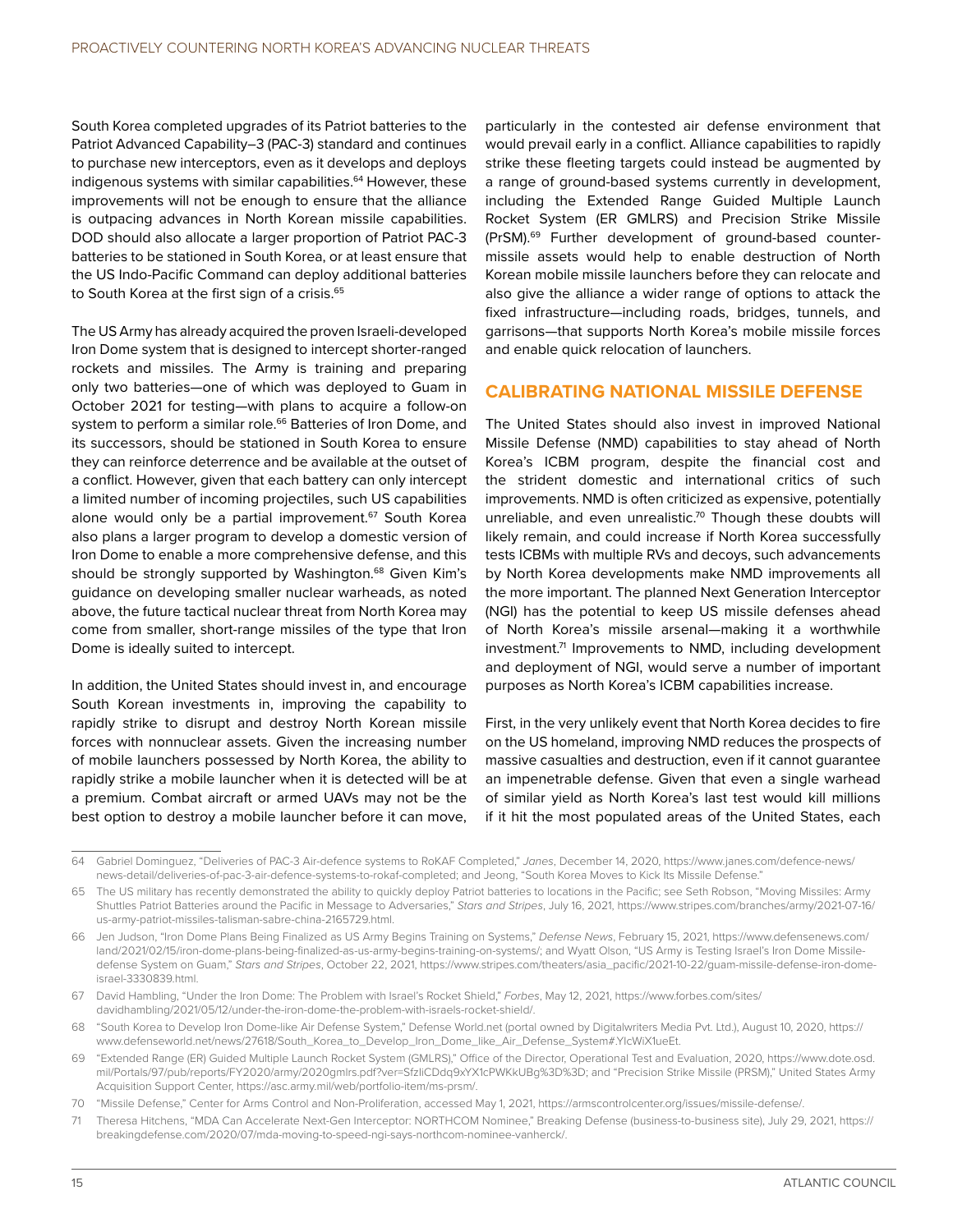successful NMD intercept of an RV in such a scenario could save millions of American lives.<sup>72</sup>

Second, NMD could enhance the credibility of the United States' security commitment to South Korea. More likely than an attack on the US homeland is the potential that North Korea would seek to gain leverage to decouple the US-South Korea alliance by improving its ability to hold the US homeland at risk, as noted above. Continued improvements to NMD are therefore necessary to prevent the emergence of the belief in Pyongyang or Seoul that North Korea poses a threat to the US homeland sufficiently credible that it could affect Washington's calculus for responding to North Korean coercion.

These improvements to NMD would also have to be calibrated to take into account concerns in Moscow and Beijing about the potential for NMD to affect the stability of their deterrent relationships with Washington, even though the United States has tried to make it clear that NMD is focused on defeating the limited threat from North Korea, and not the larger arsenals of Russia or China.<sup>73</sup> Thus, the United States must undertake the aforementioned efforts to limit the improvement of North Korean capabilities in concert with improving NMD—lest the level of NMD capability required to stay ahead of North Korean ICBM capabilities trigger unintended reactions from Moscow and Beijing.

The exact technologies and level of effort beyond the existing Ground-based Midcourse Defense system should be driven by what is needed to stay ahead of North Korea's progress to ensure effective and credible defense of the US homeland against North Korean ICBMs. Robustly funding the Next Generation Interceptor program, for example, would probably be sufficient if North Korea's progress is inhibited. That said, limitations on NMD driven by hopes to cut costs or avoid antagonizing Moscow and Beijing would be unwise if they cause NMD to fall behind North Korea's capabilities. The considerable expenditures on NMD will be virtually wasted if NMD does not establish sufficient capacity to prevent North Korea from developing a credible ability to overwhelm it with multiple RVs and decoys.



A Ground-based Midcourse Defense interceptor is tested in September 2021. Source: courtesy US Missile Defense Agency.

#### **MODERNIZING US NUCLEAR FORCES**

US nuclear weapons also have a foundational role to play in countering the threats posed by North Korea's advancing nuclear weapons capabilities. Modernizing US nuclear weapons and delivery systems is essential to keep this critical foundation from crumbling. According to the 2018 Nuclear Posture Review, the four goals of US nuclear strategy are to deter nuclear and nonnuclear attack, assure allies, achieve national goals if deterrence fails, and hedge against an

<sup>72</sup> Casualty estimate based on calculations in: "This Is What a Nuclear Bomb Looks Like," *Intelligencer* (vertical), *New Yor*k magazine, June 11, 2018, [https://](https://nymag.com/intelligencer/2018/06/what-a-nuclear-attack-in-new-york-would-look-like.html) [nymag.com/intelligencer/2018/06/what-a-nuclear-attack-in-new-york-would-look-like.html](https://nymag.com/intelligencer/2018/06/what-a-nuclear-attack-in-new-york-would-look-like.html).

<sup>73</sup> Seth Robson, "Top General: US Missile Defense Is Aimed at North Korea, not China, Russia, Iran," *Stars and Stripes*, February 25, 2021, [https://www.stripes.](https://www.stripes.com/news/pacific/top-general-us-missile-defense-is-aimed-at-north-korea-not-china-russia-iran-1.663508) [com/news/pacific/top-general-us-missile-defense-is-aimed-at-north-korea-not-china-russia-iran-1.663508.](https://www.stripes.com/news/pacific/top-general-us-missile-defense-is-aimed-at-north-korea-not-china-russia-iran-1.663508)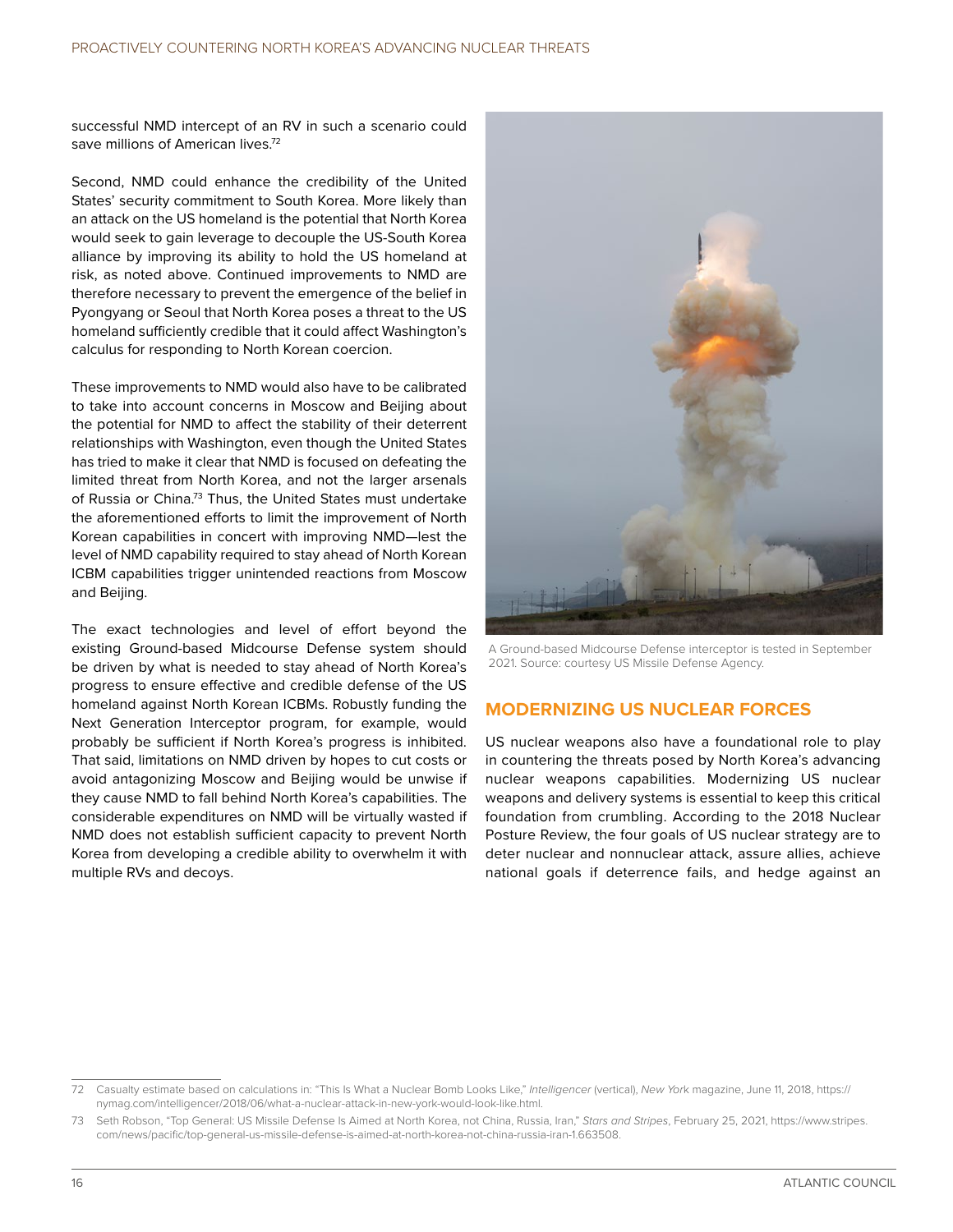uncertain future.74 These overall goals of US nuclear posture are all relevant to dealing with North Korea's rising nuclear threats and all of them require a modernized force in the years ahead.

The credible ability of the United States to respond to a nuclear attack on itself or its allies with a devastating nuclear counterattack is foundational for nuclear deterrence of adversaries. The aging US nuclear force is in the midst of a modernization effort to maintain this credibility, including new ICBMs through the Ground-Based Strategic Deterrent, new bombers through the B-21 Raider, new air-launched missiles through the Long-Range Standoff weapon (LRSO), and new ballistic missile submarines through the *Columbia* class.75 Ensuring that these updates are completed, and that the United States maintains a robust strategic nuclear capability, will help provide a firm foundation for US nuclear deterrence of North Korea.

However, because the United States withdrew its nuclear weapons from South Korea and disinvested from lowyield nuclear weapons since the 1990s, a perceived gap in nonstrategic US nuclear capabilities may be emerging that must also be addressed.76 As noted above, North Korea is apparently expanding its arsenal of such tactical nuclear weapons, meaning that Kim may come to believe that he can "get away with" limited nuclear use because the United States would have constrained options to quickly respond in kind. However, the redeployment of US tactical nuclear weapons to South Korea, or even supporting domestic nuclear weapons development in South Korea, would incur high political costs and many risks.77 Instead, the reintroduction of low-yield capabilities such as the W76-02 warhead on the Trident II SLBM and the nuclear-armed sea-launched cruise missile (SLCM-N) as part of the ongoing US nuclear modernization effort could correct any misperception of an exploitable escalation gap, without incurring such political costs and risks.78 In addition, the LRSO and the B61 gravity bomb—if delivered from the new B-21 bomber—could provide additional responsive nuclear options based well away from Korea to address the same problem without introducing US or South

Korean nuclear weapons to the peninsula.79

Continuing US investments in the nuclear triad will also be essential to assuring Indo-Pacific allies as North Korea's capabilities increase. The US commitment to nuclear modernization is a strong signal that the United States is committed to its extended deterrence pledges. Further, the modernization of US nuclear forces to be able to deliver loweryield weapons with greater accuracy would be key to credibly providing assurance to allies that the United States could conduct nuclear strikes in their defense without exposing South Korean and Japanese populations to massive fallout.<sup>80</sup>

If deterrence of North Korea failed catastrophically and it used nuclear weapons, then US nuclear weapons would give Washington a range of additional capabilities beyond conventional options that would help enable the defeat of North Korea's forces with the least amount of additional damage to the United States and its allies. Having responsive, modernized US nuclear forces would be key to enabling rapid and effective strikes against North Korea's nuclear force in such a conflict, to limit, and ideally forestall, any additional North Korean nuclear strikes.

Finally, as all three of the United States' nuclear rivals (Russia, China, and North Korea) continue to expand their nuclear forces, building a nuclear arsenal that is able to respond to a North Korea contingency while still having enough flexibility to support deterring Beijing and Moscow is essential. This is particularly critical given that they could both easily be drawn into a Korea crisis—China and Russia share a border with North Korea, have often been sympathetic apologists for Pyongyang, and assert strong security interests in and around the Korean peninsula.

In sum, US nuclear forces remain foundational to deterring North Korea, assuring South Korea and Japan, defeating North Korea if it uses nuclear weapons, and hedging against the potential for multiple nuclear crises. It is essential to modernize US nuclear weapons so that they can meet all of these requirements.

<sup>74</sup> "Nuclear Posture Review," Office of the Secretary of Defense, February 2018, [https://media.defense.gov/2018/Feb/02/2001872886/-1/-1/1/2018-NUCLEAR-](https://media.defense.gov/2018/Feb/02/2001872886/-1/-1/1/2018-NUCLEAR-POSTURE-REVIEW-FINAL-REPORT.PDF)[POSTURE-REVIEW-FINAL-REPORT.PDF.](https://media.defense.gov/2018/Feb/02/2001872886/-1/-1/1/2018-NUCLEAR-POSTURE-REVIEW-FINAL-REPORT.PDF)

<sup>75</sup> Amy F. Woolf, "US Strategic Nuclear Forces: Background, Developments, and Issues," Congressional Research Service, RL33640, Updated July 13, 2021, [https://sgp.fas.org/crs/nuke/RL33640.pdf.](https://sgp.fas.org/crs/nuke/RL33640.pdf)

<sup>76</sup> Lauren Sukin and Toby Dalton, "Why South Korea Shouldn't Build Its Own Nuclear Bombs," *War on the Rocks*, October 26, 2021, [https://warontherocks.](https://warontherocks.com/2021/10/why-south-korea-shouldnt-build-its-own-nuclear-bombs/) [com/2021/10/why-south-korea-shouldnt-build-its-own-nuclear-bombs/.](https://warontherocks.com/2021/10/why-south-korea-shouldnt-build-its-own-nuclear-bombs/)

<sup>77</sup> Sukin and Dalton, "Why South Korea Shouldn't Build."

<sup>78</sup> Ben Werner, "Pentagon Confirms Low-Yield Nuclear Warhead on Ballistic Missile Sub," USNI News, US Naval Institute (news portal), February 4, 2020, <https://news.usni.org/2020/02/04/pentagon-confirms-low-yield-nuclear-warhead-on-ballistic-missile-sub>; and David A. Cooper, "A Nuclear Cruise Missile Could Be Vital for Arms Control and Nonproliferation Efforts," Breaking Defense (business-to-business site), September 7, 2021, [https://breakingdefense.](https://breakingdefense.com/2021/09/a-nuclear-cruise-missile-could-be-vital-for-arms-control-and-nonproliferation-efforts/) [com/2021/09/a-nuclear-cruise-missile-could-be-vital-for-arms-control-and-nonproliferation-efforts/.](https://breakingdefense.com/2021/09/a-nuclear-cruise-missile-could-be-vital-for-arms-control-and-nonproliferation-efforts/)

<sup>79</sup> Keir A. Lieber and Daryl G. Press, "The New Era of Counterforce: Technological Change and the Future of Nuclear Deterrence," *International Security* 41, No. 4 (Spring 2017): 31, [https://doi.org/10.1162/ISEC\\_a\\_00273.](https://doi.org/10.1162/ISEC_a_00273)

<sup>80</sup> Lieber and Press, "The New Era of Counterforce," 31.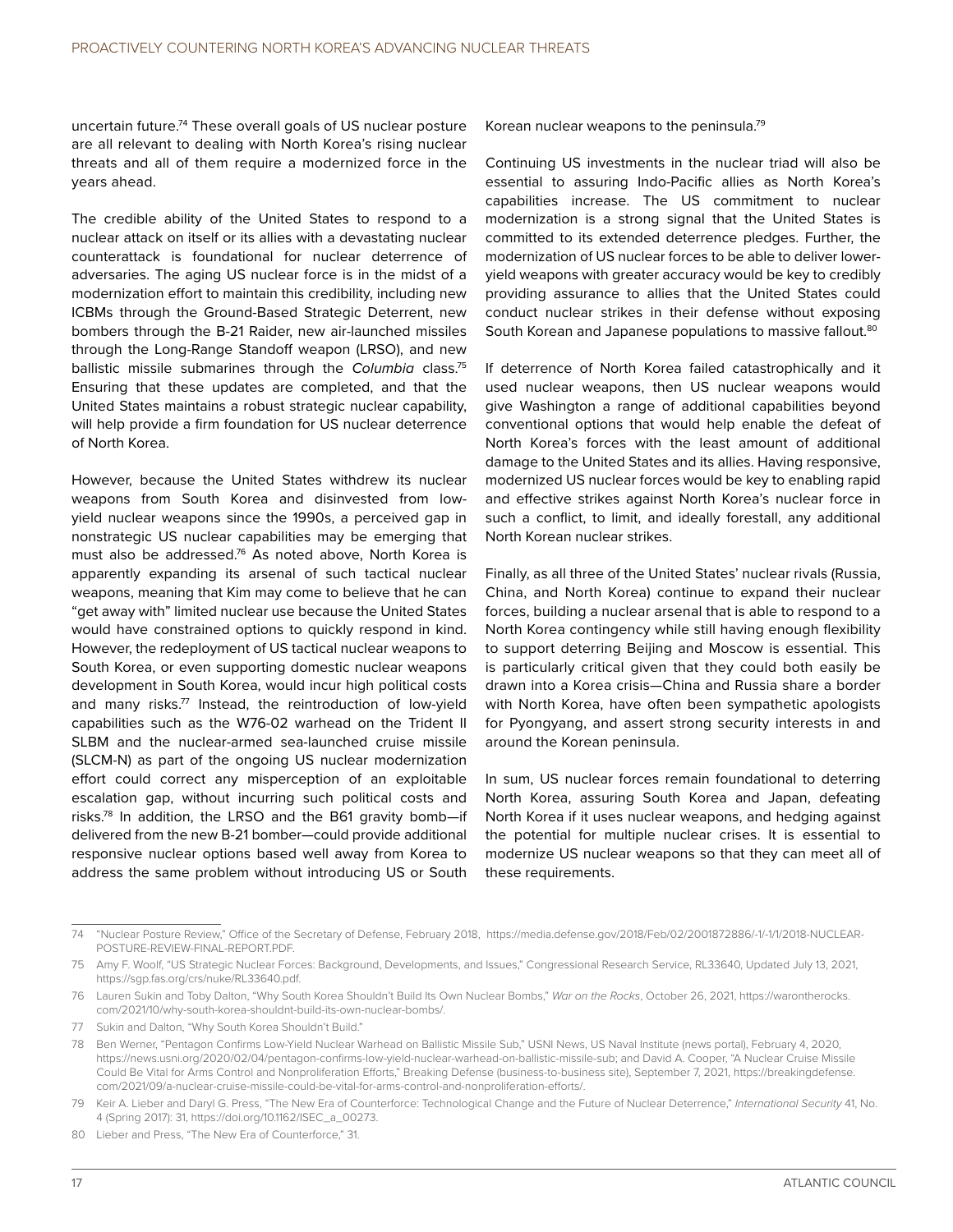### <span id="page-22-0"></span>Improving Operational Countermeasures

perationalization of US military countermeasures to improve deterrence and defense against North Korean nuclear missile threats will be limited both by the resources available and the political optics that require some improve deterrence and defense against North Korean nuclear missile threats will be limited both by the degree of restraint. For example, a dramatic strengthening of *deterrence by punishment*—which is founded on proving the will and capability to retaliate—is probably impractical to accomplish in any significant degree in the current political environment, because it would be seen in Seoul, Beijing, and even some quarters in Washington as provocative and inflammatory. A dramatic improvement in deterrence by punishment would require the deployment or demonstration of retaliatory capabilities and strong messaging that could be easily misinterpreted as an "offensive" posture, appearing to be threatening or even preparing for an attack.

In contrast, *deterrence by denial*, founded on the ability to prevent an adversary from achieving its goals if it attacks, can be operationalized through a lower-key and more defensive approach. The US military should, in close coordination with the Republic of Korea (ROK) armed forces, improve the operational countermeasures of its forces in the ROK to strengthen both deterrence by denial and the ability to counter a North Korean attack with little additional warning. Strengthening such countermeasures to keep ahead of North Korea's growing missile and nuclear capabilities would include two main elements:

- **Reinvigorating US-ROK alliance training** to deter and defeat the full spectrum of potential North Korean aggression, ranging from limited provocations to nuclear strikes, is vital. Such training should place particular emphasis on alliance counter-missile operations to quickly and decisively defeat North Korean missile capabilities by detecting, defending against, disrupting, and destroying North Korean missile forces.
- **Reinforcing resilience** in the face of potential North Korean nuclear and conventional missile attacks to bolster deterrence by denial and to ensure the alliance has the ability to absorb a North Korean escalation and still mount an effective counterattack.

#### **REINVIGORATING TRAINING**

US military training on and around the Korean peninsula, including bilateral US-ROK training by the Combined Forces Command, has been constrained by political considerations for decades. Pyongyang's continuing complaints about such training, its use of such training as a pretext for weapons development and testing, and Beijing's often open sympathy for North Korea's position have combined to make it difficult for Seoul and Washington to sustain the political will to maintain robust training in recent years.<sup>81</sup>

Constraints on such training reached an entirely new level in the aftermath of the Singapore Summit in June 2018, when President Trump announced the suspension of joint US-South Korea military exercises.<sup>82</sup> Though alliance military training events have increased since, training has not returned to its previous profile, particularly with the additional constraint of COVID-19.83 As a former commander of US Forces Korea pointed out last fall, continuing such restrictions past the high point of diplomatic efforts in 2018 led to "some degradation" in readiness while doing little to advance diplomacy.<sup>84</sup>

It is time to reinvigorate such training, with a particular focus on robust and visible counter-missile efforts. The complex operations involved in detecting, tracking, defending against, disrupting, and destroying North Korean mobile missiles is a demanding mission that places a premium on interoperability between complex US and ROK systems. This requires frequent, realistic, robust US-ROK training to ensure that alliance counter-missile operations can be fully effective on short notice.

Further, strengthening deterrence by denial, through reinforcing the credibility of the alliance's capability to swiftly defeat North Korean missile attacks, requires that such training has a sufficiently visible profile to affect Pyongyang's perceptions of alliance readiness. As North Korea's tactical nuclear-capable missile forces continue to visibly improve and grow, it will be vital to integrate and display new alliance counter-missile capability acquisitions to ensure robust readiness and deterrence by denial.

<sup>81</sup> Bryan Port, "Defense Readiness and the US-ROK Alliance," in *Korea Net Assessment 2020: Politicized Security and Unchanging Strategic Realities*, eds. Chung Min Lee and Kathryn Botto (Washington, DC: Carnegie Endowment for International Peace), 43-53, [https://carnegieendowment.org/files/Korea\\_Net\\_](https://carnegieendowment.org/files/Korea_Net_Assesment_2020.pdf) [Assesment\\_2020.pdf](https://carnegieendowment.org/files/Korea_Net_Assesment_2020.pdf).

<sup>82</sup> Steve Holland, Soyoung Kim, and Jack Kim, "In Surprise Summit Concession, Trump Says He Will Halt Korea War Games," *Reuters*, June 11, 2018, [https://www.](https://www.reuters.com/article/us-northkorea-usa/in-surprise-summit-concession-trump-says-he-will-halt-korea-war-games-idUSKBN1J72PM) [reuters.com/article/us-northkorea-usa/in-surprise-summit-concession-trump-says-he-will-halt-korea-war-games-idUSKBN1J72PM](https://www.reuters.com/article/us-northkorea-usa/in-surprise-summit-concession-trump-says-he-will-halt-korea-war-games-idUSKBN1J72PM).

<sup>83</sup> John Grady, "US Forces Korea CO: America Still Conducting Theater-level Training Exercises," *USNI News*, US Naval Institute, January 4, 2021, [https://news.](https://news.usni.org/2021/01/04/u-s-forces-korea-co-america-still-conducting-theater-level-training-exercises) [usni.org/2021/01/04/u-s-forces-korea-co-america-still-conducting-theater-level-training-exercises.](https://news.usni.org/2021/01/04/u-s-forces-korea-co-america-still-conducting-theater-level-training-exercises)

<sup>84</sup> Grady, "Pausing Exercises 'No Longer Relevant' to North Korea Nuclear Negotiations."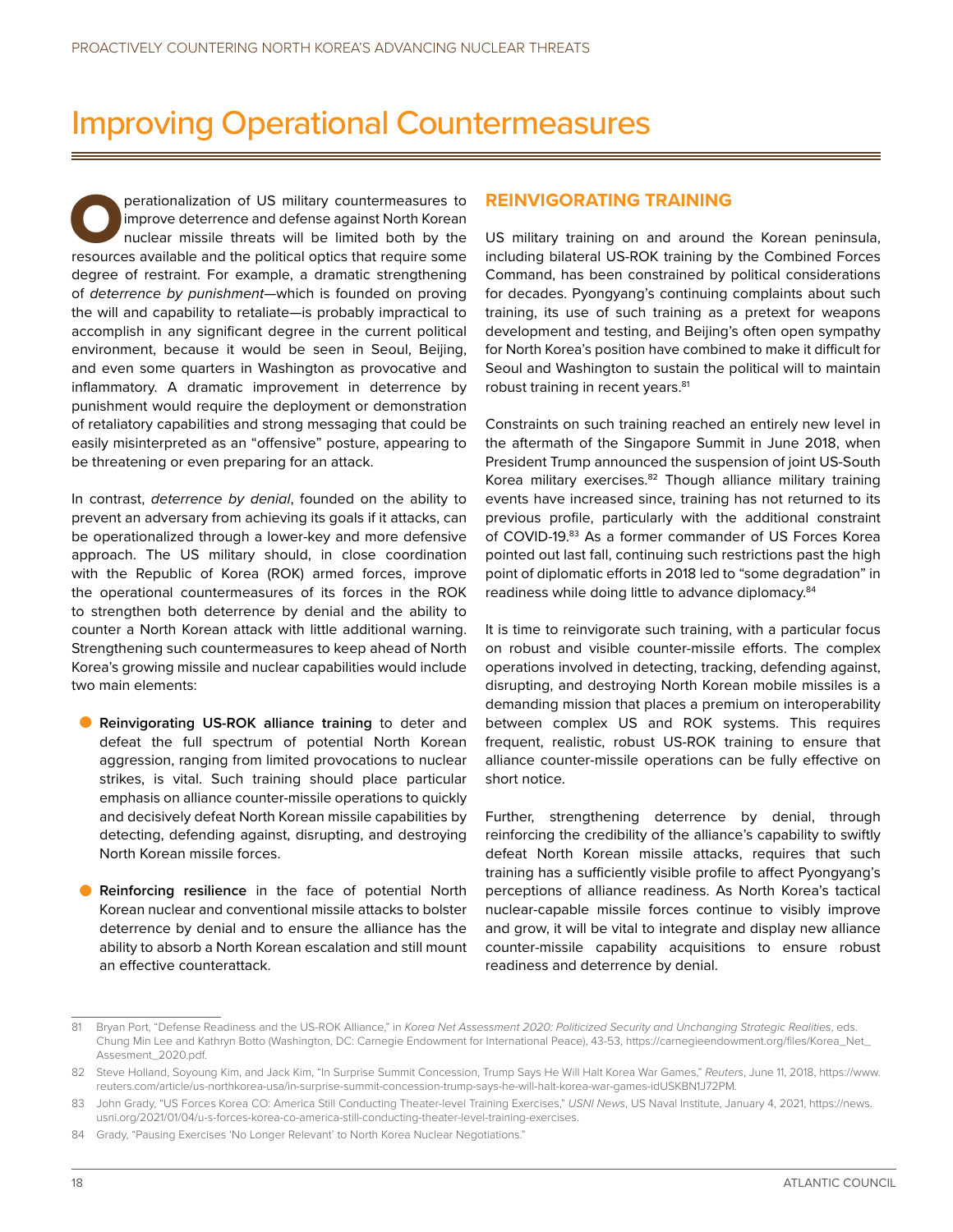

US and South Korean soldiers conduct an after-action review following field artillery training during exercise Foal Eagle 2015 on Warrior Base, New Mexico Range, South Korea, March 15, 2015. Source: courtesy US Department of Defense.

#### **REINFORCING RESILIENCE: PREPARING TO PREVAIL**

To reinforce deterrence by denial of North Korea, the United States and South Korea should also clearly ensure resilience in the face of North Korean conventional and nuclear missile attacks on the Korean peninsula. One of the key reasons that North Korea may believe it can garner leverage and battlefield utility from its tactical nuclear capabilities is through the threat of being able to achieve a decisive operational military advantage against the US-ROK alliance through the first use of nuclear weapons on the peninsula. In such a scenario, North Korea might believe that tactical nuclear use, or even threat of such use, would leave the alliance with no meaningful conventional military options—only the choice of either halting the conflict or escalating to massive US nuclear use.

Though some might call it unthinkable to consider how to prevail in a conflict where North Korea employed tactical nuclear weapons, that very perception is part of what makes those weapons so dangerous and destabilizing. To prevent North Korea from believing that alliance forces would be caught unprepared and could not prevail if North Korea used tactical nuclear weapons, it is vital to seriously and

visibly prepare for the possibility. Reinforcing deterrence by denial requires emphasizing resilience in the face of such attacks in the training programs of US and South Korean forces, which could include normalizing preparation for North Korean tactical nuclear use in training scenarios at all echelons. Another method to strengthen resilience would be to increase dispersion of high-value assets, along with improved preparations of mobile and alternate sites for key military assets, to ensure that a limited North Korean tactical nuclear attack cannot easily cripple allied military operations.

Operationalizing such an approach would be tricky from the standpoint of public messaging. Such training and other resiliency improvements would have to be conducted in such a way so as not to generate undue civilian concern about the potential for a North Korean nuclear attack, while also not being cavalier about the serious harm North Korea nuclear weapons would inflict. In addition, such an approach would also have to be carefully couched so as not to unintentionally undermine the credibility of the "nuclear umbrella." It would be vital to avoid giving North Korea or US allies the impression that the United States would necessarily refrain from retaliating with nuclear strikes and pursue only a conventional response if North Korea uses tactical nuclear weapons.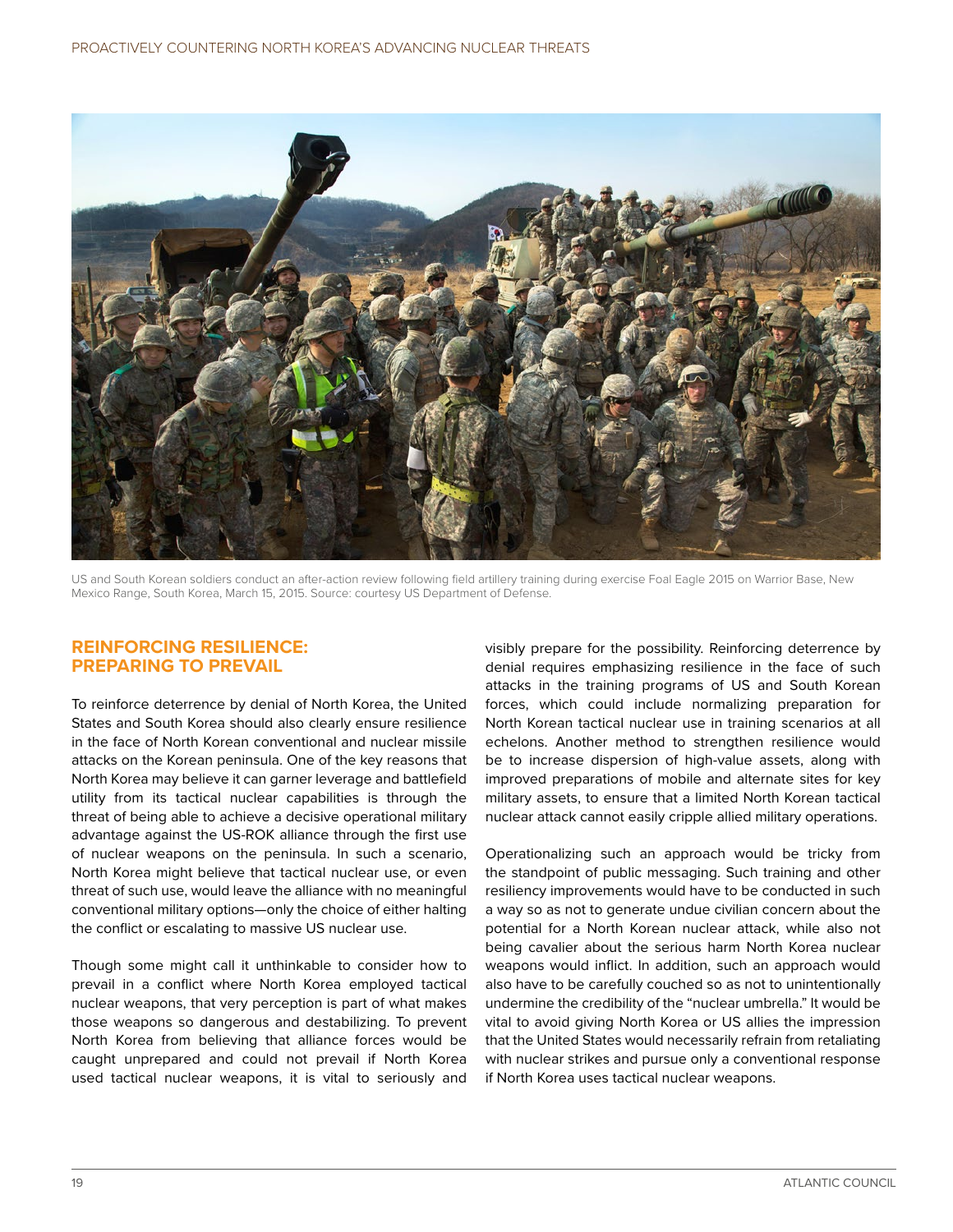### <span id="page-24-0"></span>**Conclusion**

This report argues that the United States must take a<br>proactive approach to counter the growing nuclear<br>and missile capabilities of North Korea. It reviews the<br>qualitative and quantitative progress North Korea has made in proactive approach to counter the growing nuclear and missile capabilities of North Korea. It reviews the qualitative and quantitative progress North Korea has made in improving its nuclear missile capabilities to threaten the United States, its forces, and its allies. It summarizes the plans that Pyongyang has outlined to continue to improve its nuclear capabilities, and the implications for US national security in the years ahead if such development proceeds unchecked. Finally, it outlines actionable recommendations for national, DOD, and military command levels, that would impede North Korean capabilities development and ensure the United States stays ahead of the threat—to ultimately ensure that North Korean nuclear aggression and nuclear-backed coercion is deterred or defeated.

Though it would be ideal if North Korea could be convinced to comply with UN Security Council resolutions prohibiting its nuclear weapons and ballistic missile programs, it is likely that its nuclear and weapons development will continue despite any pressures and incentives the international community can realistically bring to bear. If the current trajectory remains unchanged, Washington may be left with the unpalatable choice of either conceding to North Korean coercion of South Korea and the resulting decoupling of the alliance with Seoul or risking a nuclear war that could escalate to US cities and draw in China. The recommendations in this report provide a pragmatic and feasible road map to proactively counter the threats this continuing development would pose to US national security—rather than waiting for Pyongyang to initiate a new nuclear crisis when it feels its capabilities are sufficient.



### About the Author

**Markus Garlauskas** is a nonresident senior fellow with the Atlantic Council's Scowcroft Center for Strategy and Security, affiliated with its Asia Security Initiative and *Forward* Defense programs.

Mr. Garlauskas served in the US government for nearly twenty years as an intelligence officer and strategist. He was appointed to the Senior National Intelligence Service as the national intelligence officer (NIO) for North Korea on the National Intelligence Council from July 2014 to June 2020. As NIO, he led the US intelligence community's strategic analysis on North Korea issues, and provided analytic support to the development of US policy on North Korea, including both summits with North Korea. He also served for nearly twelve years overseas at the headquarters of United Nations Command, Combined Forces Command, and US Forces Korea in Seoul. His assignments there included chief of the Intelligence Estimates Branch and director of the Strategy Division.

Since the conclusion of his government appointment in June 2020, Mr. Garlauskas has been a frequent public speaker and writer on Korean peninsula security issues, quoted by major media outlets including the BBC, CNN, National Geographic television, NBC, Reuters, and the *Wall Street Journal*. He also teaches a graduate course titled Strategic Analysis: North Korea for Georgetown University's Security Studies Program. He holds an MA in security studies from Georgetown University, and a BA in history from Kent State University.

This report reflects research conducted by Mr. Garlauskas since leaving US government service, and the views expressed do not reflect the official assessments or position of any element of the US government.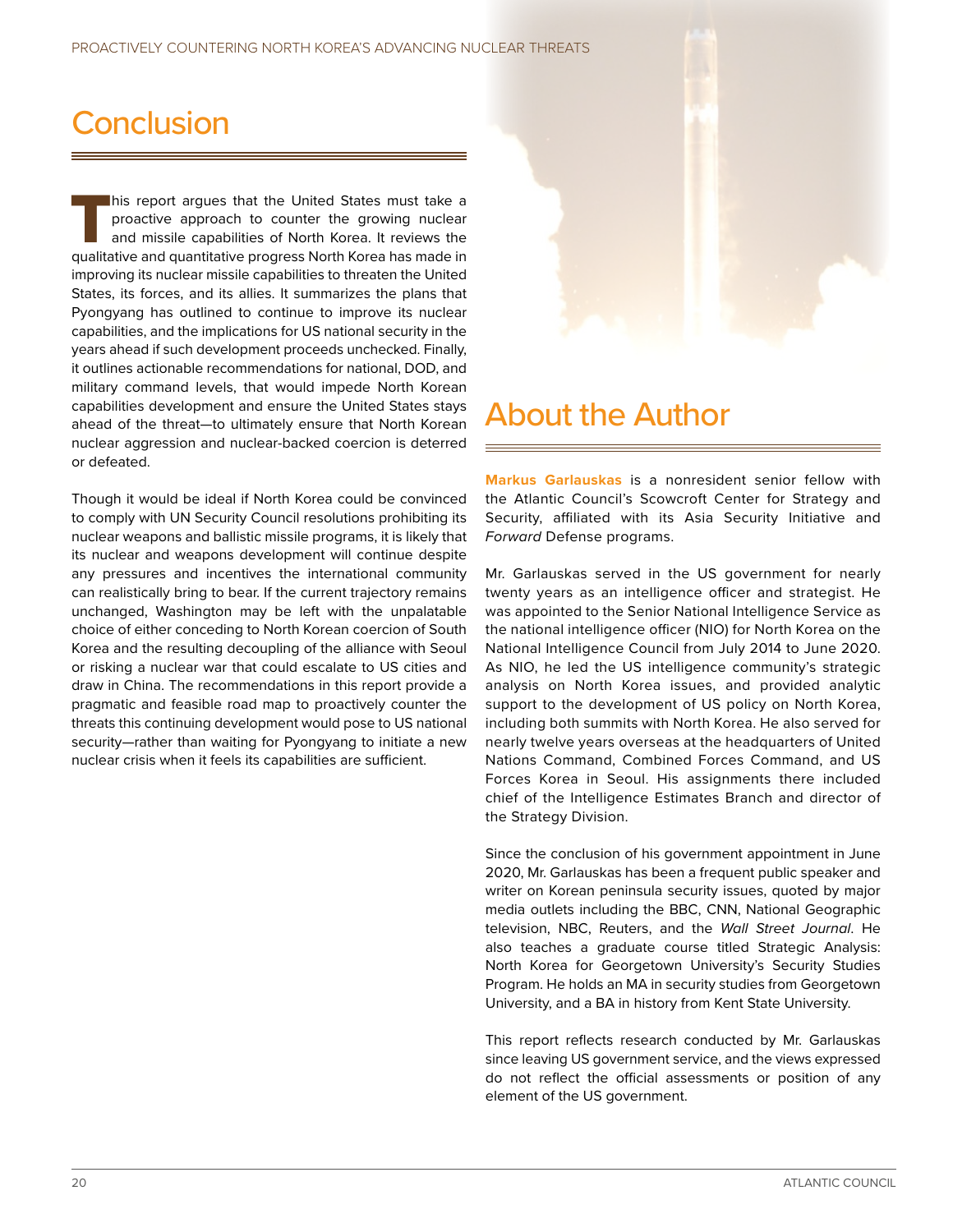## <span id="page-25-0"></span>Acknowledgments

The author would like to acknowledge the invaluable contributions of colleagues Matthew Kroenig and Mark J. Massa to this report. The Scowcroft Center for Strategy and Security's work on nuclear and strategic forces has been made possible by support from our partners, including: Los Alamos National Laboratory, Northrop Grumman Corporation, Norwegian Ministry of Defense, the United States Department of Defense, the United States Department of Energy, as well as general support to the Scowcroft Center. The partners are not responsible for the content of this report, and the Scowcroft Center maintains a strict intellectual independence policy.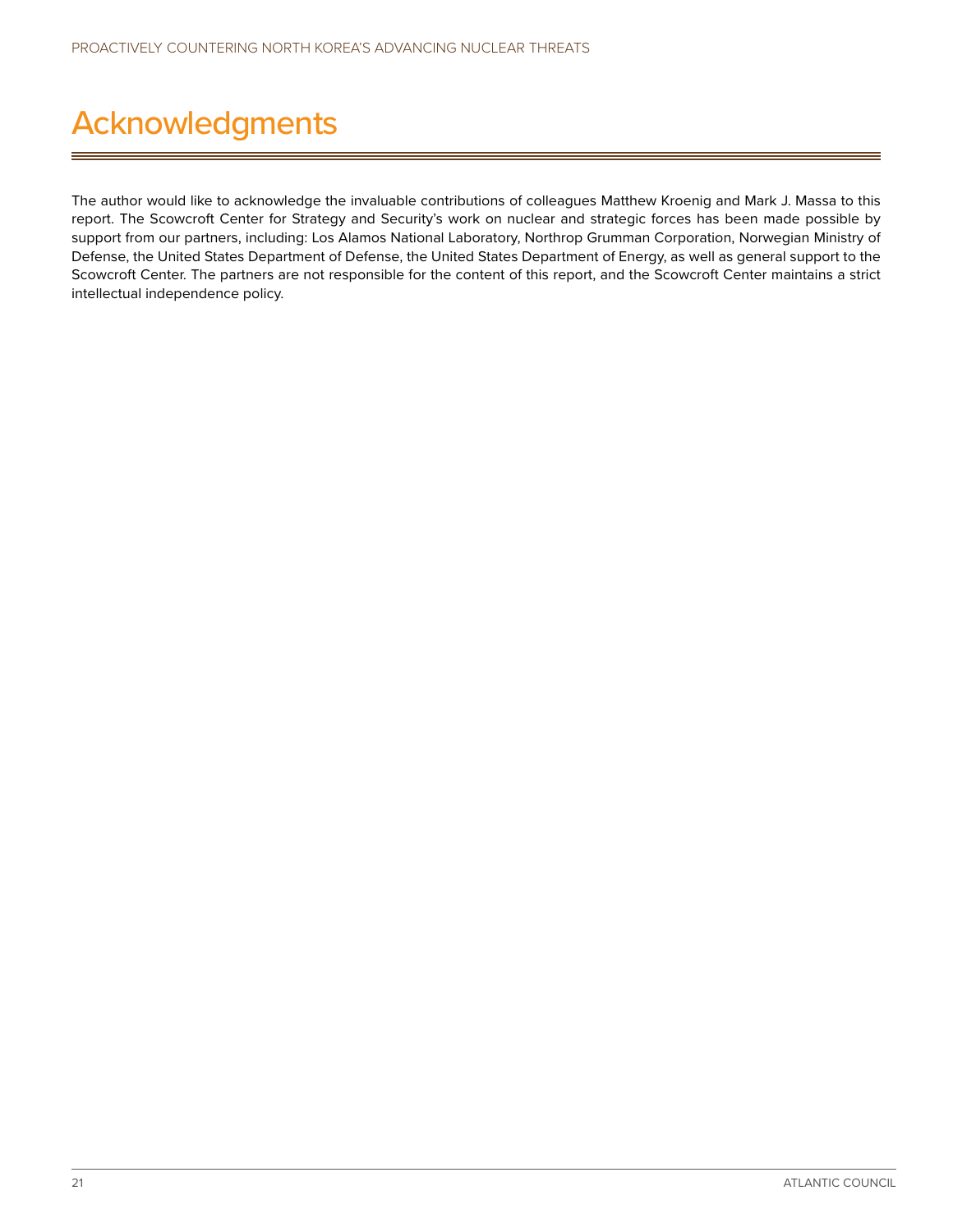### **Atlantic Council Board of Directors**

#### **CHAIRMAN**

\*John F.W. Rogers

#### **EXECUTIVE CHAIRMAN EMERITUS**

\*James L. Jones

### **PRESIDENT AND CEO**

\*Frederick Kempe

#### **EXECUTIVE VICE CHAIRS**

\*Adrienne Arsht \*Stephen J. Hadley

#### **VICE CHAIRS**

\*Robert J. Abernethy \*Richard W. Edelman \*C. Boyden Gray \*Alexander V. Mirtchev \*John J. Studzinski

#### **TREASURER**

\*George Lund

#### **DIRECTORS**

Stéphane Abrial Todd Achilles \*Peter Ackerman Timothy D. Adams \*Michael Andersson David D. Aufhauser Barbara Barrett Colleen Bell Stephen Biegun \*Rafic A. Bizri \*Linden P. Blue Adam Boehler Philip M. Breedlove Myron Brilliant \*Esther Brimmer R. Nicholas Burns \*Richard R. Burt Teresa Carlson James E. Cartwright

John E. Chapoton Ahmed Charai Melanie Chen Michael Chertoff \*George Chopivsky Wesley K. Clark \*Helima Croft Ralph D. Crosby, Jr. \*Ankit N. Desai Dario Deste \*Paula J. Dobriansky Joseph F. Dunford, Jr. Thomas J. Egan, Jr. Stuart E. Eizenstat Thomas R. Eldridge Mark T. Esper \*Alan H. Fleischmann Jendayi E. Frazer Courtney Geduldig Meg Gentle Thomas H. Glocer John B. Goodman \*Sherri W. Goodman Murathan Günal Amir A. Handjani Frank Haun Michael V. Hayden Tim Holt \*Karl V. Hopkins Andrew Hove Mary L. Howell Ian Ihnatowycz Mark Isakowitz Wolfgang F. Ischinger Deborah Lee James Joia M. Johnson \*Maria Pica Karp Andre Kelleners Henry A. Kissinger \*C. Jeffrey Knittel Franklin D. Kramer Laura Lane Jan M. Lodal Douglas Lute Jane Holl Lute

William J. Lynn Mian M. Mansha Marco Margheri Michael Margolis Chris Marlin William Marron Gerardo Mato Timothy McBride Erin McGrain John M. McHugh Eric D.K. Melby \*Judith A. Miller Dariusz Mioduski \*Michael J. Morell \*Richard Morningstar Georgette Mosbacher Dambisa F. Moyo Virginia A. Mulberger Mary Claire Murphy Edward J. Newberry Franco Nuschese Joseph S. Nye Ahmet M. Ören Sally A. Painter Ana I. Palacio \*Kostas Pantazopoulos Alan Pellegrini David H. Petraeus W. DeVier Pierson Lisa Pollina Daniel B. Poneman \*Dina H. Powell McCormick Ashraf Qazi Robert Rangel Thomas J. Ridge Gary Rieschel Lawrence Di Rita Michael J. Rogers Charles O. Rossotti Harry Sachinis C. Michael Scaparrotti Ivan A. Schlager Rajiv Shah Gregg Sherrill Ali Jehangir Siddiqui

Kris Singh Walter Slocombe Christopher Smith Clifford M. Sobel James G. Stavridis Michael S. Steele Richard J.A. Steele Mary Streett \*Frances M. Townsend Clyde C. Tuggle Melanne Verveer Charles F. Wald Michael F. Walsh Ronald Weiser Olin Wethington Maciej Witucki Neal S. Wolin \*Jenny Wood Guang Yang Mary C. Yates Dov S. Zakheim

#### **HONORARY DIRECTORS**

James A. Baker, III Ashton B. Carter Robert M. Gates James N. Mattis Michael G. Mullen Leon E. Panetta William J. Perry Condoleezza Rice Horst Teltschik William H. Webster

*\*Executive Committee Members*

*List as of November 22 2021*